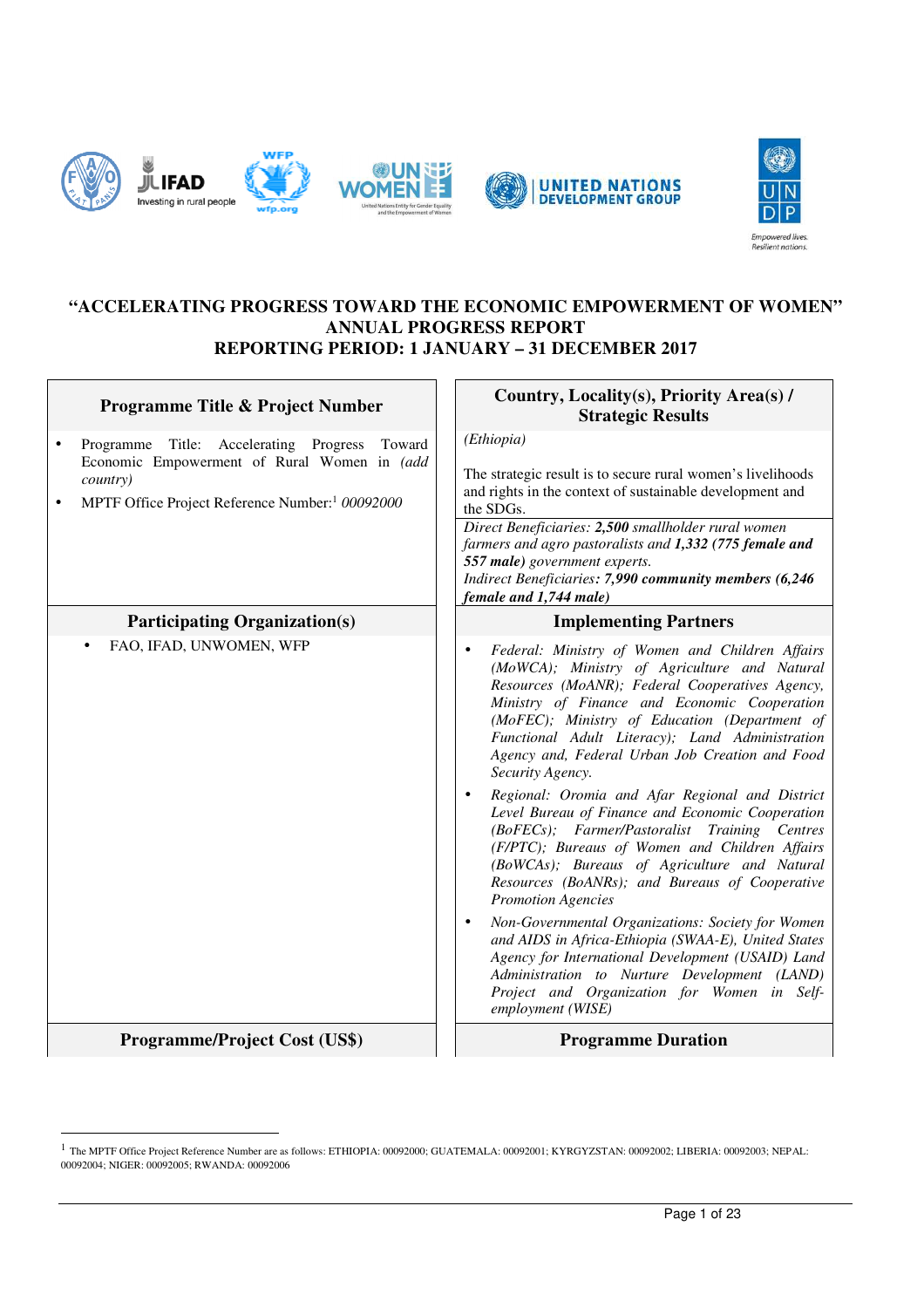| Total approved budget as per<br>project document:<br><b>MPTF Contribution</b><br>• by Agency (if applicable)<br>UN Women<br>290,536<br><i>FAO</i><br>398.741<br><b>WFP</b><br>998,979<br><b>Agency Contribution</b><br>$\bullet$ by Agency (if applicable)<br>Government Contribution<br>(ifappliedble)<br>Other Contributions (donors)<br>SDG-Fund<br>1,500,000 | <b>Overall Duration 5 YEARS</b><br>Start Date (15 10 2012)<br>End Date (30 06 2018)<br>New End date for SDG Fund<br>(30/04/2018)                                                                                        |
|------------------------------------------------------------------------------------------------------------------------------------------------------------------------------------------------------------------------------------------------------------------------------------------------------------------------------------------------------------------|-------------------------------------------------------------------------------------------------------------------------------------------------------------------------------------------------------------------------|
| <b>TOTAL:</b>                                                                                                                                                                                                                                                                                                                                                    |                                                                                                                                                                                                                         |
| Programme Assessment/Review/Mid-Term Eval.                                                                                                                                                                                                                                                                                                                       | <b>Report Submitted By</b>                                                                                                                                                                                              |
| Assessment/Review - if applicable please attach<br>$\Box$ Yes $\blacksquare$ No Date: dd.mm.yyyy<br>Mid-Term Evaluation Report - if applicable please attach<br>Yes $\blacksquare$ No Date: dd.mm.yyyy<br>⊔                                                                                                                                                      | Name: Etagegnehu Getachew<br>$\circ$<br>Title: National Programme Coordinator RWEE JP<br>$\circ$<br>Participating Organization (Lead): UN Women<br>$\circ$<br>Email address: etagegnehu.getachew@unwomen.org<br>$\circ$ |

# **ACRONYMS**

| A/HEW           | Agriculture and Health Extension Worker                                |
|-----------------|------------------------------------------------------------------------|
| <b>BoANR</b>    | Bureau of Agriculture and Natural Resources                            |
| <b>BoFEC</b>    | Bureau of Finance and Economic Cooperation                             |
| <b>BoWCA</b>    | Bureau of Women and Children Affairs                                   |
| <b>BDS</b>      | <b>Business Development Services</b>                                   |
| CCs             | <b>Community Conversations</b>                                         |
| CPAs            | <b>Cooperative Promotion Agencies</b>                                  |
| DAs             | Development Agents                                                     |
| <b>FAO</b>      | Food and Agriculture Organization of the United Nations                |
| <b>GRB</b>      | Gender-Responsive Budgeting                                            |
| <b>IFAD</b>     | <b>International Fund for Agricultural Development</b>                 |
| <b>IGAs</b>     | <b>Income Generating Activities</b>                                    |
| <b>LAND</b>     | Land Administration to Nurture Development                             |
| <b>MoANR</b>    | Ministry of Agriculture and Natural Resources                          |
| MoFEC           | Ministry of Finance and Economic Cooperation                           |
| MoWCA           | Ministry of Women and Children Affairs                                 |
| <b>MPTF</b>     | <b>Multi Partners Trust Fund</b>                                       |
| PIF             | Agriculture Sector Policy and Investment Framework                     |
| <b>PMC</b>      | Programme Management Committee                                         |
| <b>JP RWEE</b>  | Joint Programme on Rural Women Economic Empowerment                    |
| <b>RUSACCOs</b> | Rural Saving and Credit Cooperative Organizations                      |
| SWAA-E          | Society for Women and AIDS in Africa-Ethiopia                          |
| <b>TWG</b>      | <b>Technical Working Group</b>                                         |
| UN Women        | United Nations Entity for Gender Equality and the Empowerment of Women |
| <b>USAID</b>    | United States Agency for International Development                     |
| <b>WFP</b>      | United Nations World Food Programme                                    |
| <b>WISE</b>     | Organization for Women in Self Employment                              |
| WEAI            | Women Empowerment Agriculture Index                                    |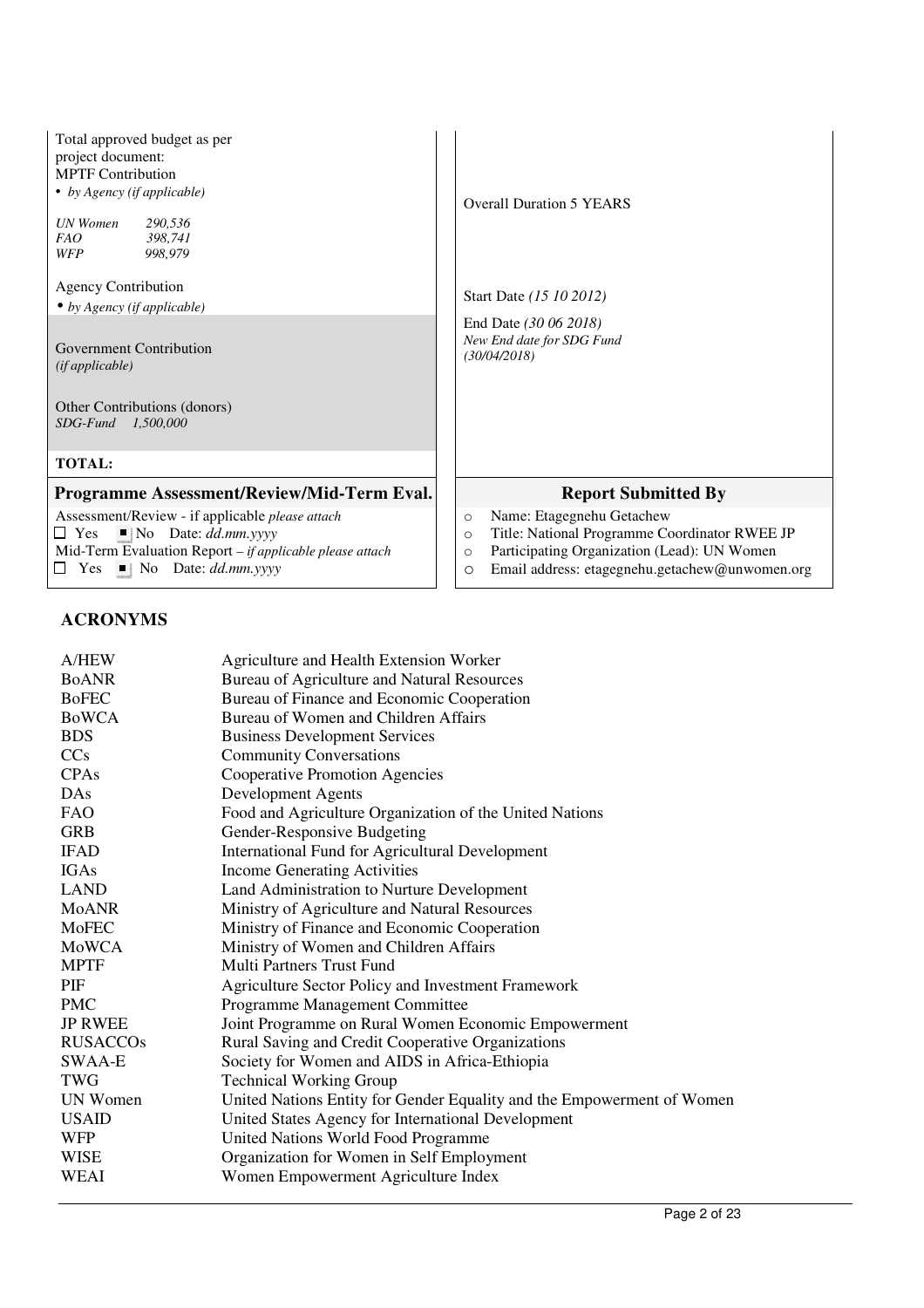# **EXECUTIVE SUMMARY**

During 2017, significant progress was made in addressing barriers faced by rural women to enhance their sustainable livelihoods through the Joint Programme on Rural Women's Economic Empowerment (JP RWEE). The annual report, covering the achievements of the JP RWEE from January - December 2017, is compiled reflecting on the strategies, processes and approaches employed to bring those results collected through the year-end monitoring and data collection process. As a result of the efforts of all the participating United Nations agencies, and the federal and regional level government implementing partners, the following major results were achieved:

- Eighty per cent (1,997) of rural women reached (2,500) are now able to feed their household three times per day with a diversified diet i.e. at least three or more groups of food served per meal.
- Rural women in Oromia region i.e 82 per cent of the rural women reached, harvested 40 quintals of wheat, 45 quintals of maize and 20 quintals of Teff per hectare. This shows a 100 per cent, 125 per cent, and 83 per cent production increase in productions respectively.
- To date, 1,066 rural women (900 in Oromia and 166 in Afar) achieved sustainable and diversified income sources which allowed them to have personal savings ranging from 400 Birr (14 USD) to 14,000  $Birr (508 USD)^2$ .
- The average income of rural women from sales generated through their income generating activities (IGAs) is increased from 9,460 -12,000 Birr (343-435 USD) per annum.
- Through the financial capacity gained by the rural women (enabled by the loan scheme under JP RWEE), 195 rural women in Oromia reclaimed their family land and are now using it productively for their own agricultural activities.
- Market linkage opportunities were created for 1,097 rural women (1,069 in Oromia and 28 in Afar) at district level and for 14 rural women from Oromia at federal/national level.
- Due to the enhanced capacity of Rural Saving and Credit Cooperative Organizations (RUSACCOs) in providing financial services, 2,127 rural women (1,793 in Oromia and 334 in Afar) gained access to a credit/loan, with a range from 4,000 to 14,000 ETB (ca. 145-508 USD). From the first-round revolving fund provided to 900 rural women, 744 rural women have repaid their loan and have already reclaimed an additional loan for their IGAs.
- Through the skill trainings provided, 1,943 rural women (1,793 in Oromia and 150 in Afar) have strengthened knowledge and capacities on basic financial and business management, entrepreneurship, saving and credit management and leadership concepts.
- Through the sensitization workshops conducted with relevant government partners, five women RUSACCOs, with 680 rural women members, received 2.5 hectare of land (Oromia 1 hectare and Afar 1.5 hectare) from the regional and district land administrations.
- With the direct support of the JP RWEE, 617 rural women (567 in Oromia and 50 in Afar) have access to time and labour-saving technologies (tractor, milk processing), which will support them to grow their agribusinesses and create higher value products.
- Thanks to the specific gender awareness creation campaign conducted, 53 per cent (1,335) of targeted rural women (1,285 in Oromia and 50 in Afar) reported that they are now jointly deciding with their spouse on household resources and matters involving sale of assets like cattle and rental of land.
- Fifteen per cent (368; 184 in Oromia and 184 in Afar) of rural women reached (2,500) are also able to participate in decision-making in rural institutions including their RUSACCOs and women associations.
- As a result of trainings on women's access to and control over agricultural and household resources and leadership, 112 rural women (100 in Oromia and 12 in Afar) enhanced their capacity to better lead their cooperatives, other community, social and economic institutions.

<sup>&</sup>lt;sup>2</sup> Throughout this report, the exchange rate as of 8 February 2017 with 27.5557 Birr per 1 USD was used.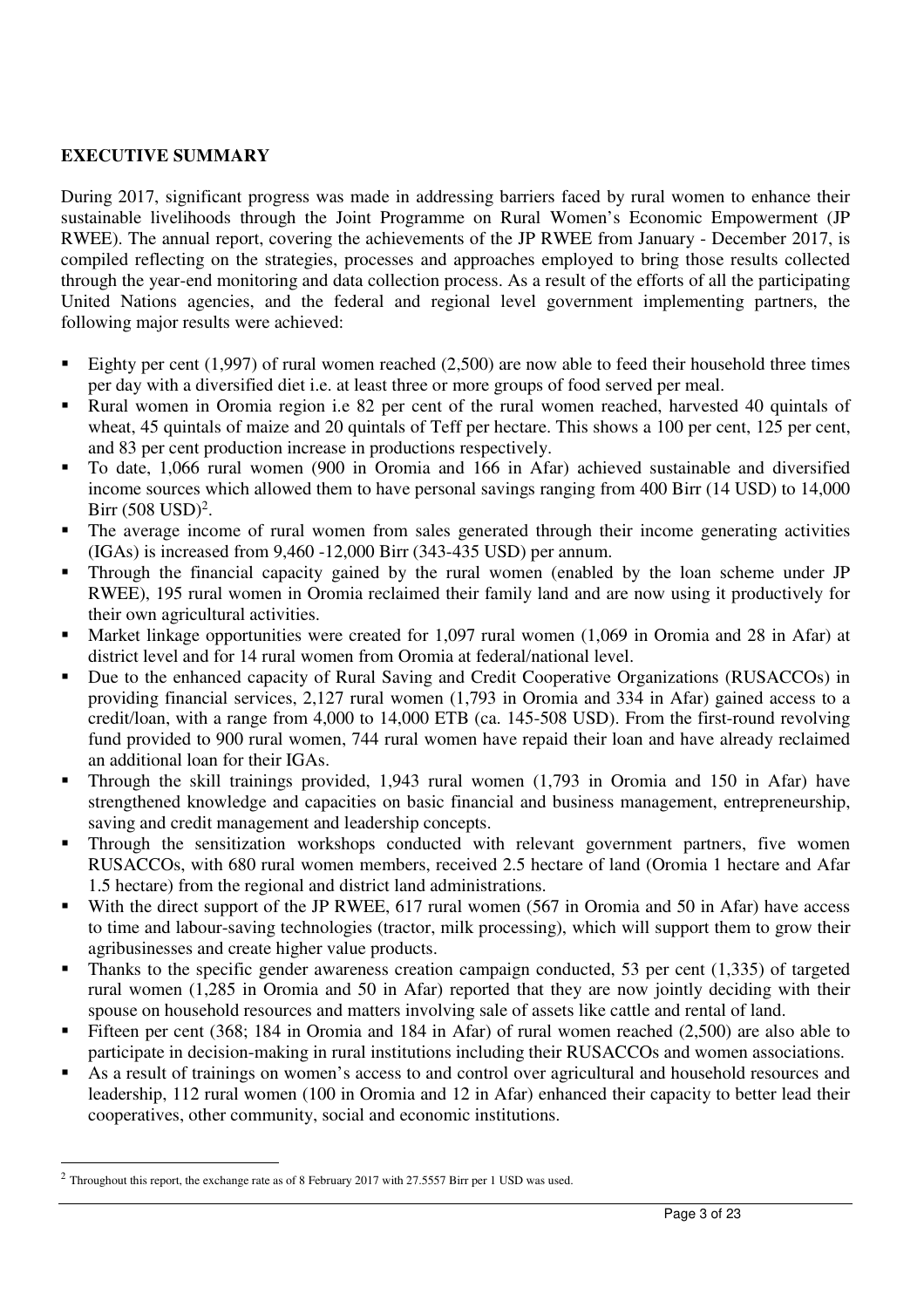- Through the institutional capacity building conducted by the JP RWEE, ten RUSACCOs and four Farmer Training Centres (FTC) in Oromia region were capacitated to provide gender-sensitive services.
- Two evidence-based researches on "Costing the Gender Gap in Agricultural Productivity in Ethiopia", and "Budget Tracking of Agriculture Sector from Gender Perspective", which aimed to inform policy development and actions for gender equality, were supported by JP RWEE.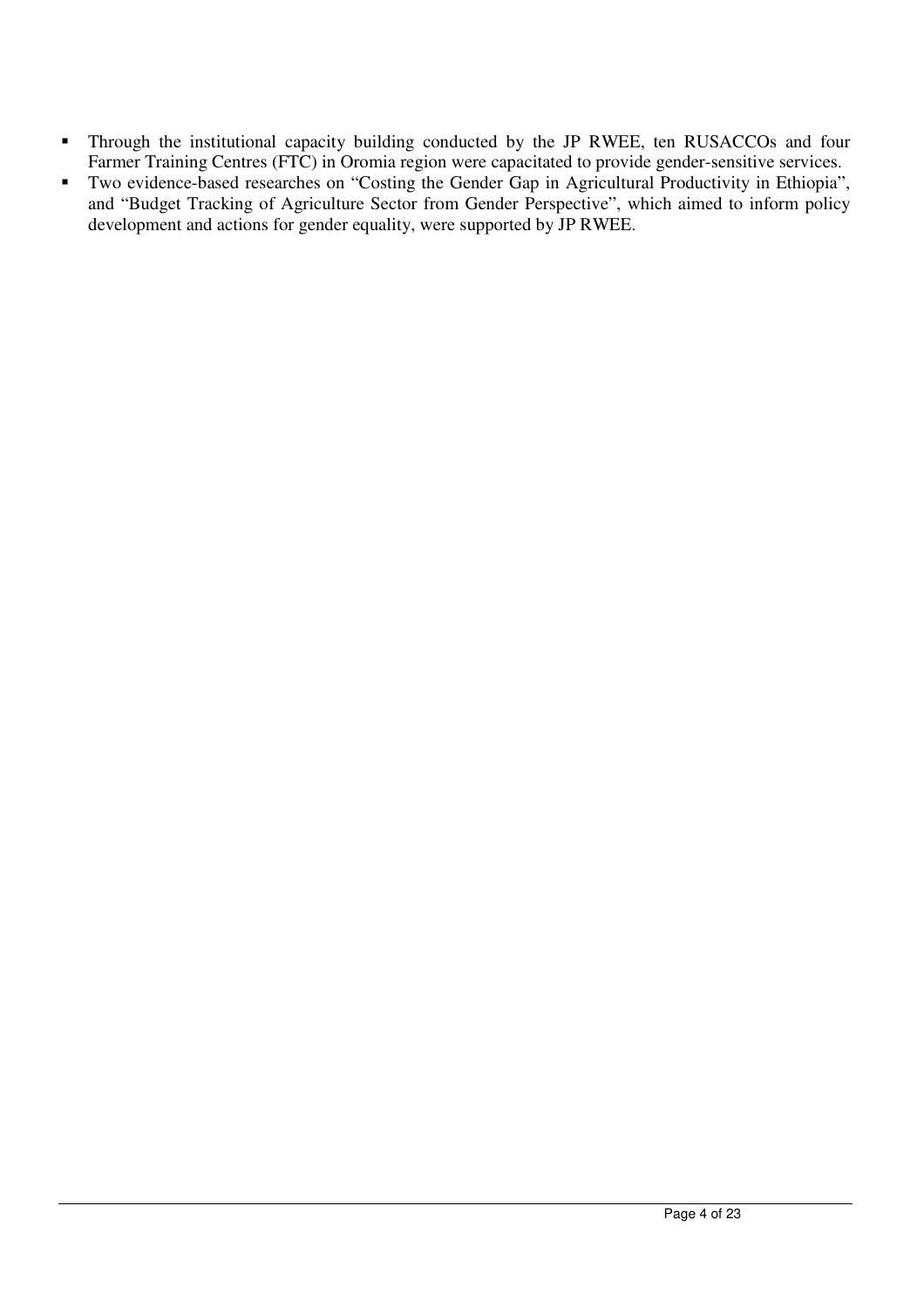# **I. Purpose**

The Joint Programme on Rural Women's Economic Empowerment in Ethiopia (JP RWEE), is being implemented by the Government of Ethiopia (GoE) with the support of the Governments of Sweden and Norway since 27 October 2014. The JP RWEE aims at accelerating the progress towards economic empowerment of rural women (farmers and pastoralists) in two pilot regions (Afar and Oromia) with an overall goal of securing their livelihoods and rights in the context of the Sustainable Development Goals (SDGs) and in line with Ethiopia's Growth and Transformation Plan (GTP I &II).

The JP RWEE has the following four key outcomes each with a set of outputs:

## **Outcome 1: Rural women have improved food and nutrition security**

- Output 1.1: Rural women have increased access to and control over resources, assets and services critical for their food and nutrition security.
- Output 1.2: Rural women have greater capacity to enhance and control local food security reserves and their production.

#### **Outcome 2: Rural women have increased income to secure their livelihoods and create wealth**

- Output 2.1 Rural women have enhanced entrepreneurship skills and value chains to access markets for their products
- Output 2.2 Rural women access to holistic income-generating facilities and to gender-sensitive financial and non-financial services increased
- Output 2.3 Rural women increased their knowledge and incorporate acquired skills on financial literacy, entrepreneurship and sustainable agriculture techniques
- Output 2.4 Rural women have increased access to productive resources and services (land and agricultural inputs)

#### **Outcome 3: Rural women have enhanced leadership and participation in their communities and in rural institutions, and in shaping laws, policies and programmes**

 Output 3.1 Rural women confidence and leadership skills built to fully participate in family matters, rural institutions, cooperatives and unions

## **Outcome 4: A more gender-responsive policy environment is secured for the economic empowerment of rural women**

- Output 4.1. Agriculture key stakeholders, including relevant government bodies, capacity enhanced to conduct gender analysis and integrate gender sensitive indicators and targets in planning and budgeting
- Output 4.2. Greater availability of tools and data to track progress in the economic empowerment of rural women

#### **II. Results**

In Ethiopia, the JP RWEE impacted the lives of more than 2,500 rural women and their family members. It employed multisector approaches to address the individual, community-level and institutional barriers faced by the targeted rural women. As a result, concrete changes that can be replicated, scaled up and widely disseminated have been realized together with the anticipated results discussed below:

#### **i) Narrative reporting on results:**

The results of JP RWEE have been tracked based on the Annual Work Plan (AWP) and Performance Monitoring Framework (PMF), which have been an integral part of programme management. Regular field visits by implementing United Nations agencies, joint field visits by all the government implementing partners, joint review meetings at both regional and federal level, as well as quarterly and annual reports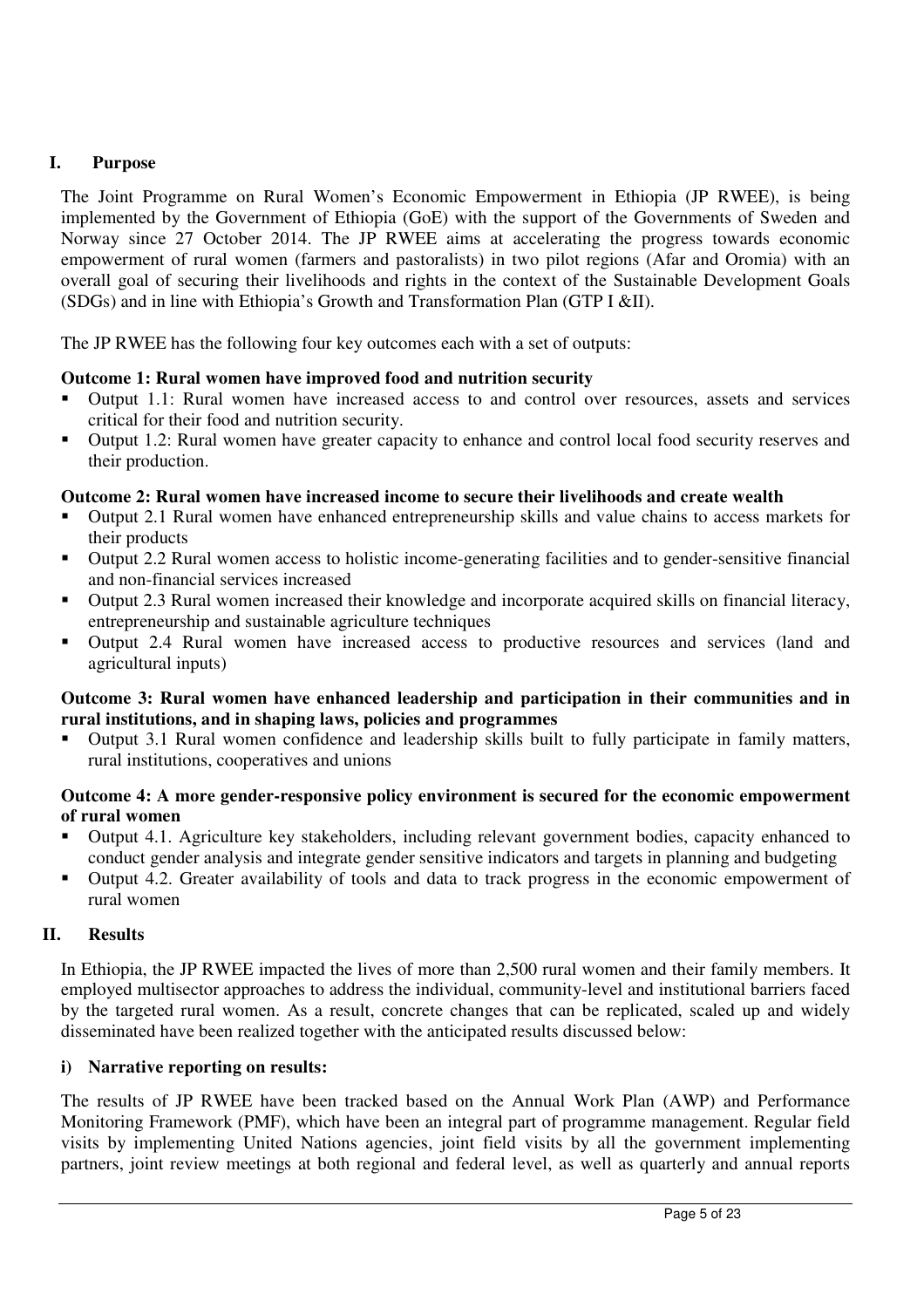from partners were conducted as part of the monitoring and evaluation activities of the JP RWEE. However, the year-end monitoring data collected by all the implementing partners from the local government is used as a main source of information to compile results for 2017.

## **Outcome 1**: **Rural women have improved food and nutrition security**

In order to improve food and nutrition security of the targeted rural women and their families, capacity building trainings on agricultural production, household food reserve management and control, cattle fattening and rearing were conducted. This was coupled with technical support from development agents (DAs) and agriculture and health extension workers (A/HEWs) and the provision of innovative agricultural inputs and technologies. Based on the progress made so far, 80 per cent (1,997; 1836 in Oromia and 161 in Afar) of the rural women reached (2,500) are now able to feed their households three times per day with a diversified diet i.e. at least three or more groups of food served per meal.

Positive results were achieved with increased harvests through the provision of improved seeds (30 quintals of improved wheat seeds and 10 quintals of improved Teff seeds, 500 apple seedlings, 10 kilograms carrot and 10 kilograms cabbage)<sup>3</sup>, technical support and cropping techniques implemented. The rural women in Oromia region i.e 82 per cent of the rural women reached, harvested 40 quintals of wheat, 45 quintals of maize and 20 quintals of Teff per hectare. This shows a 100 per cent increase in wheat production, while maize and Teff productions increased by 125 per cent and 83 per cent respectively. In addition, 60 per cent (1,224) of the rural women started diversified agricultural activities, for instance cultivating backyard vegetables and fruits by using different farming techniques and practices.<sup>4</sup>

# *Output 1.1: Rural women have increased access to and control over resources, assets and services critical for their food and nutrition security.*

The results that JP RWEE achieved so far show that the targeted women have increased access and control over resources, assets and services, which is reflected in their improved food and nutrition security. With the trainings provided to date on household food reserve control and management and the house-to-house technical support provided by DAs, 57 per cent of rural women reached (2,500) are now able to manage their household food reserve. Currently, these women are able to plan and sort their current harvest for sale (to generate income for household expenses), consumption and reserve for emergency until the next harvest. In addition, 1,233 rural women who have farm land have accessed integrated agricultural nutrition services from the trained DAs and A/HEWs.

As a result of DAs and A/HEWs support, 896 rural women are able to utilize improved production techniques including row planting, vegetable gardening, timely weeding, improved techniques for livestock rearing in Afar and following proper timing of fertilizer preparation and application.

## *Output 1.2: Rural women have greater capacity to enhance and control local food security reserves and their production.*

To improve the agricultural productivity and nutrition status of the targeted women and their families, the project supported the access to innovative agricultural and food processing technologies. To date, 375 rural women have access to such innovative technologies, including water pumps and maize shellers, bee hives and milk processing equipment. The distribution of these agricultural technologies was timed to coincide with the farming season specifically for Oromia region (June and July).

#### **Outcome 2**: **Rural women have increased income to secure their livelihoods and create wealth**

<sup>&</sup>lt;sup>3</sup> The grain seeds are used for income generation while the vegetable mainly used for household consumption.

<sup>4</sup> The rural pastoralist women in Afar are not engaged in farming activities thus the data is only on Oromia region.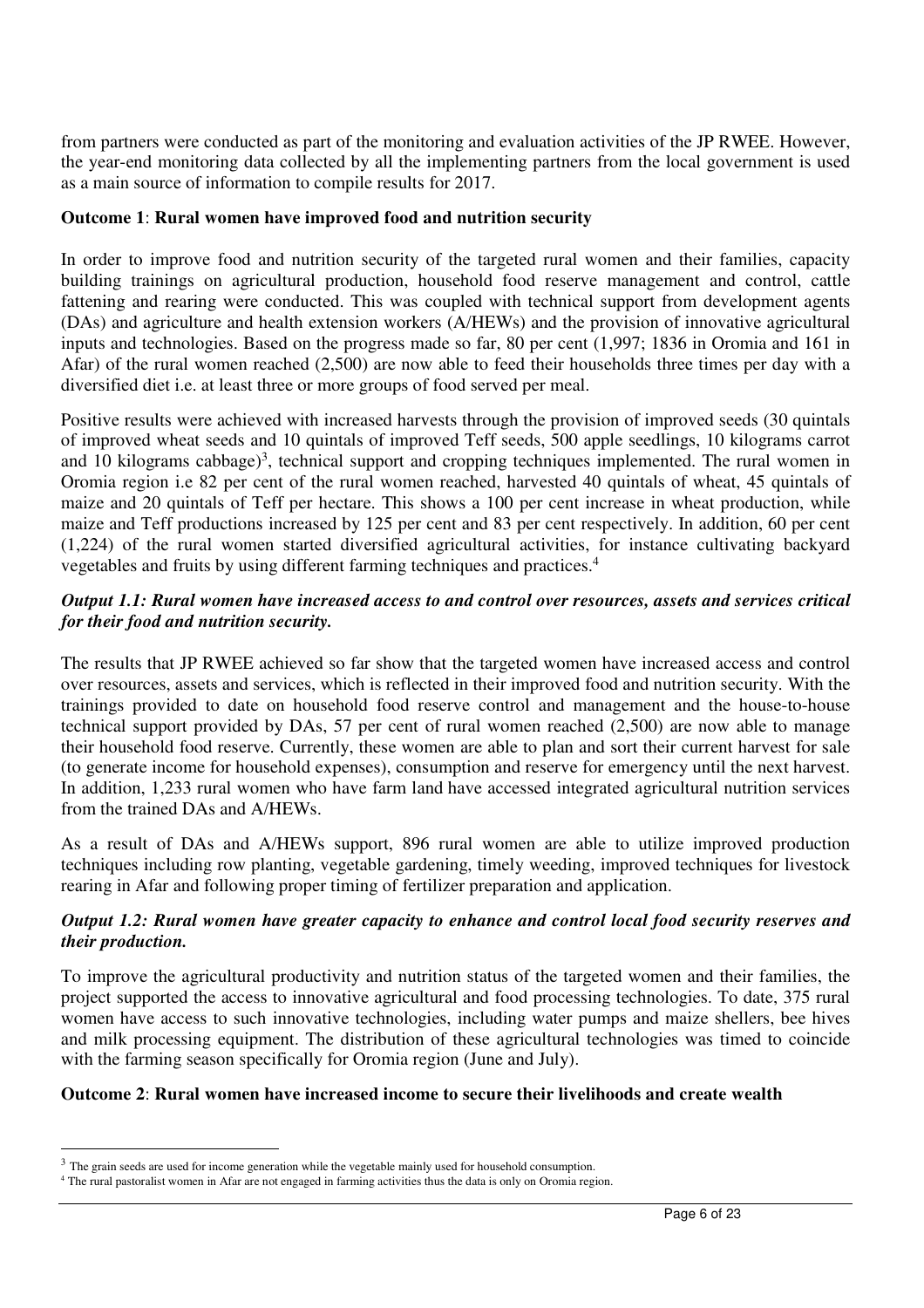During 2017, activities which increased rural women's business, entrepreneurship, leadership and literacy skills, which created access to market information, gender-sensitive financial and non-financial services, and productive resources (land, time and labour-saving technologies) were implemented. This resulted in significant progress on income generation from their individual IGAs and other performance indicators mentioned below.

Out of the total rural women reached by the JP RWEE (2,500), 1,066 rural women are now able to create sustainable and diversified income sources which helped them to have personal savings ranging from 400 Birr (14 USD) to 14,000 Birr (508 USD). These rural women are engaged in individual IGAs that include small ruminants and oxen fattening, irrigation, livestock and crop production, dairy petty trade, sales of handicraft, textile, food and hot drinks (tea, coffee) and transportation services by using mule/donkey and horse carts. The average income of these rural women generated by the sale from their (IGAs) is increased from 9,460 -12,000 Birr (343-435 USD) per annum.<sup>5</sup>

Unforeseen positive result was also realized due to the interventions of JP RWEE. For instance. with the financial access created, 195 rural women in Oromia reclaimed their family land and are now using it productively for their own agricultural activities. The land was rented out to third parties for small amounts, giving the women limited access to it for agricultural production to support their families. In the rural areas, it is a common practice to rent out land for a small amount of money for a long time when families are faced with economic problems.

# *Output 2.1 Rural women have enhanced entrepreneurship skills and value chains to access markets for their products*

During the reporting period, 1,097 rural women were supported with market information and packaging and benfit from the local market at district level. A federal-level market linkage was also created for 14 rural women representing their six RUSACCOs from three targeted districts of Oromia region. This was achieved through partnership with the Federal Urban Job Creation and Food Security Agency and a civil society organization called Society for Women and AIDS in Africa (SWAA-E). Through this opportunity, the women were supported to participate in the first round seven days' nationwide exhibition and bazaar organized by the Federal Urban Job Creation and Food Security Agency. Through this national bazaar participation, the rural women managed to generate a revenue amount of Birr 12,940 (570.04USD) from the sale of their value-added food products like Cheko (barley flour with butter), Kolo (roasted barley), Besso (barley flour), Kinche (Local oats), Chechebesa (traditional food made of baked teff and butter), butter, honey; and grains like lentils, sunflower, teff, chickpeas and onion. These rural women also have enhanced entrepreneurship skills through business development services (BDS), which helped them to add value, improve packaging, and promote their products for better market opportunities.

## *Output 2.2 Rural women access to holistic income-generating facilities and to gender-sensitive financial and non-financial services increased*

The efforts aimed at increasing rural women's access to gender sensitive financial and non-financial services have continued in 2017. As a result, 81 per cent of the rural women now benefit from these services. To date, 2,127 rural women accessed start-up capital/revolving fund ranging from 4,000 to 14,000 ETB (ca. 145-508 USD) for their individual IGAs. Out of the first-round of revolving funds provided to 900

 $<sup>5</sup>$  The Birr depreciated against the US Dollar tremendously between 2015 (when the baseline was collected) to end of 2017 (when the annual data was collected);</sup> from 21.0234 Birr – 1 USD to 27.5557 Birr – 1 USD. As the baseline was given in USD, there is a distortion of real achievements, as the income reported in Birr from 2015 is shown in a higher USD value than it would be under the current exchange rate. The baseline under the current exchange rate would be 323.32 USD (instead of 450 USD).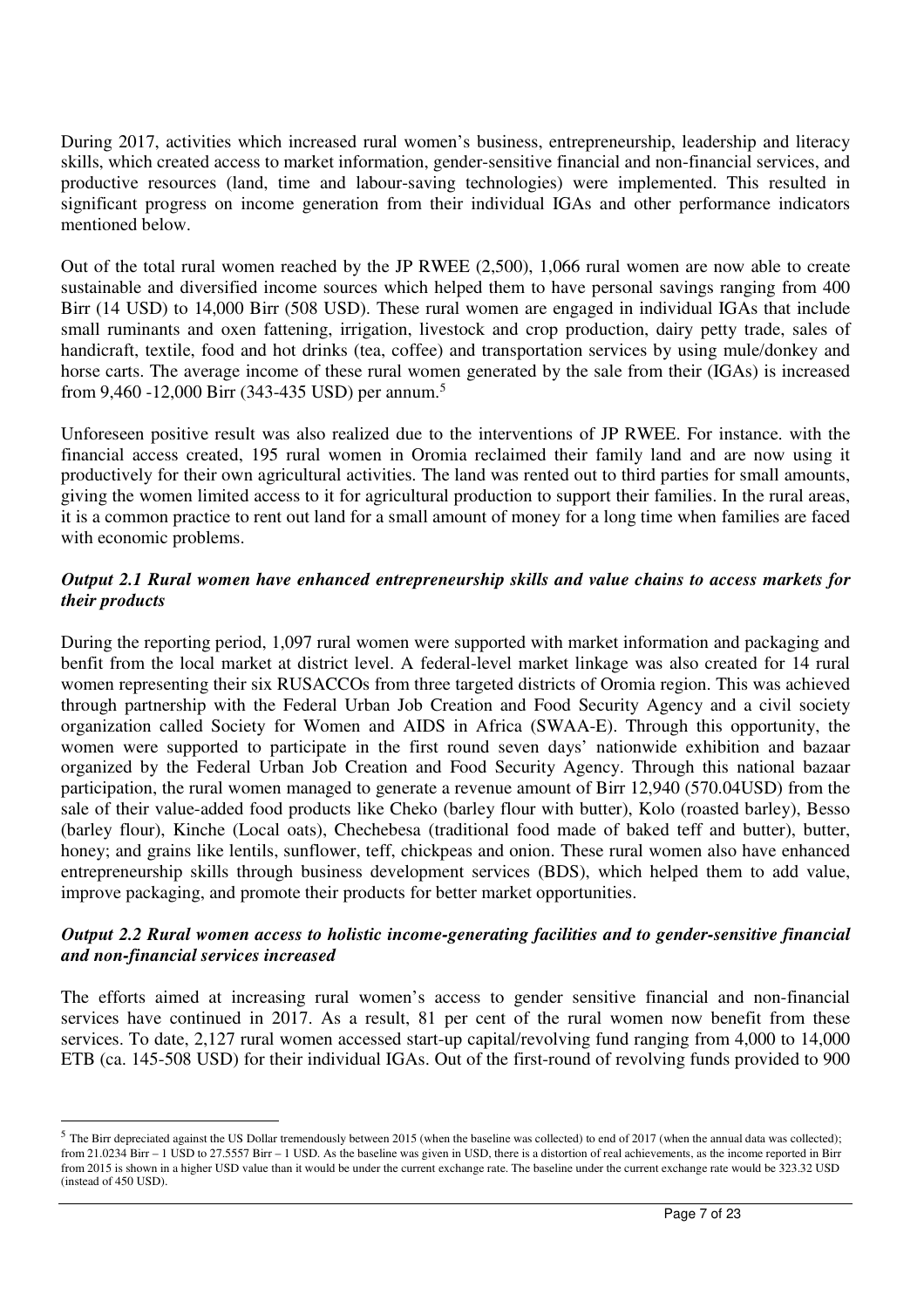rural women, 744 rural women have repaid their loan and have already reclaimed an additional loan from the RUSACCOs in Oromia region.

In addition to their individual IGAs, 675 rural women were also reorganized into nine sub-group businesses (seven in Oromia and two in Afar) to engage in four types of IGAs: cattle and shoat fattening, milk processing, grain production, grinding mills service. Following the regrouping, 45 women leaders have been trained to run the group IGAs. Regrouping the rural women is used as a strategy to reach more women with technologies and other agricultural inputs and create economies of scale. Being in their group businesses, the rural women will also have a better opportunity to access technologies and land through available government initiatives, and other service providers in the area.

The achievement of these results was also due to institutional level capacity building of RUSACCOs and Farmer's Training Centres (FTCs), that were supported with office and training equipment<sup>6</sup>. Sixteen government experts from Bureaus of Women and Children Affairs (BoWCAs) and Cooperative Promotion Agencies (CPAs) were technically supported to adopt community insurance system for the RUSACCO members' credit, to start different loan terms, group loan system and amount based on the business plan and IGA types of the rural women.

## *Output 2.3 Rural women increased their knowledge and incorporate acquired skills on financial literacy, entrepreneurship and sustainable agriculture techniques*

Great progress has been made in 2017 to increase rural women's knowledge and skills. A total of 2,253 rural women participated in trainings on basic business skill, entrepreneurship, revolving fund management and principles of cooperatives. Out of these rural women, 1,943 strengthened their knowledge and capacities on the basic financial and business management, entrepreneurship, saving and credit management and leadership concepts.

The Integrated Functional Adult Literacy (IFAL) programme has been another capacity building intervention implemented to increase the numeracy and literacy skills of targeted women. During the reporting period, a total of 901 rural women actively participated in the IFAL programme. As a result, 441 rural women can now identify and read letters and numbers. The targeted women's busy schedule at home and in the fields together with the limited awareness of IFAL benefits pose a challenge to their active participation in IFAL programmes which leads to small numbers of women who reached a sufficient level of literacy.

## *Output 2.4 Rural women have increased access to productive resources and services (land and agricultural inputs)*

The JP RWEE took the approach to sensitize relevant government stakeholders on women's rights to land (as integrated in relevant national laws and proclamations) and their inclusion in the joint land certification process currently being implemented by the GoE. The government's joint land certification initiative is part of the ongoing national efforts to formalize land holdings. It started in 2003 by recognizing the distinctive challenges faced by women to own and control land jointly with their spouses. The aim of this initiative is to capitalize on the positive development effects of empowering women in the country.

In this reporting period, an additional workshop on how the rural women can benefit from joint land certification and specific land proclamations of Afar and Oromia Regions was conducted for 53 (20 female and 33 male) government experts coming from the RWEE JP participating sector offices. So far, the Joint

<sup>&</sup>lt;sup>6</sup> The targeted RUSACCOs were supported with office supplies that include 11 file cabinet, 55 chairs, 6 safe boxes and 11 tables. Four FTCs in Oromia Region (Adamitulu and Dodola Districts) were also supported with 30 tables, 8 file shelves, 2 black boards, 20 pickaxes, and 20 hand hoes.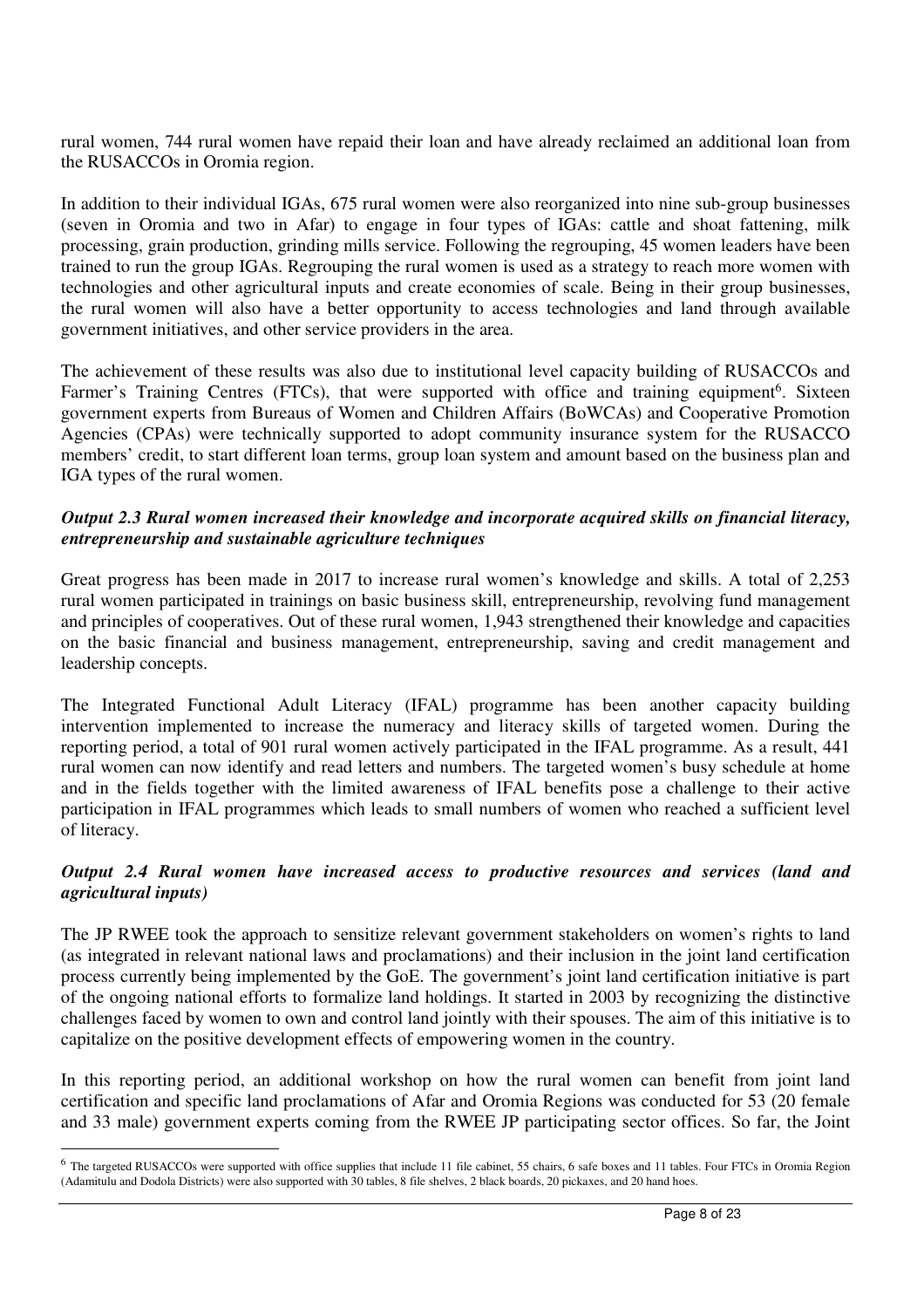Programme has reached and sensitized 107 (74 female and 33 male) government experts and members of women associations in Afar and Oromia. As a result of the sensitization workshops, five women RUSACCOs, with 680 rural women members, were provided with 2.5 hectare of land (Oromia 1 hectare and Afar 1.5 hectare) from the regional and district land administrations. They also received support to prepare the land and construct sheds for their collective business endeavours, such as cattle fattening, grain production and milk processing.

To increase the production and profitability of the planned group businesses, various time and labour-saving technologies and machines were provided to 617 rural women. These technologies were provided through one women RUSACCO in the Dodola district of the Oromia region and four reorganized business subgroups (three in Oromia and one in Afar). The technologies include: a tractor to the RUSACCO, a hand operated cream separator, a hand operated butter turner, an aluminium milk container, a deep freezer and fodder processor for cattle fattening the rural women are expected to start using these technologies in the first quarter of 2018. The access to electricity is still the challenge of all districts hence it is raised at higher level (regional president and minster level) to seek a quick solution for the problem.

# **Outcome 3: Rural women have enhanced leadership and participation in their communities and in rural institutions, and in shaping laws, policies and programmes**

The holistic and comprehensive approach of JP RWEE, with a particular focus on sustainable social change in communities and within households, has resulted in 53 per cent (1,335) of targeted rural women report now able to jointly decide with their spouse on household resources and matters that involve sale of assets like cattle and rental of land. Fifteen per cent (368; 184 in Oromia and 184 in Afar) of rural women are also able to participate in decision-making in rural institutions including their RUSACCOs and women associations. These changes are attributed to the gender awareness creation campaign; community conversations (CC) conducted by employing spouses and other community members of the targeted districts. During the specific gender sensitization and CC sessions, both the targeted women and their spouses were engaged to identify issues specific to their relationships at home, to analyse the gender division of labour and its consequences in their livelihoods considering the engagement of women in the RUSACCOs and under the JP RWEE.

# *Output 3.1 Rural women confidence and leadership skills built to fully participate in family matters, rural institutions, cooperatives and unions*

With individual level leadership trainings, exposure visits, CCs and awareness creation campaigns, 7,990 community members (6,246 female and 1,744 male) including targeted rural women, their spouses, and members of the participating government sector offices were sensitized to work towards gender equality, women's rights and economic empowerment.

As a result of trainings on women's access to and control over agricultural and household resources and leadership provided for 24 leaders of cooperatives and women association drawn from RUSACCOs, 112 rural women have increased capacity to better lead their cooperatives, other community, social and economic institutions.

Up to now, the ten RUSACCOs have 2,748 women members, which shows an increase from the originally reported number (2,367 rural women). This has created opportunities for the new members to gain knowledge and inspiration from existing JP RWEE beneficiaries. All members of the RUSACCOs, whether original JP RWEE beneficiaries or not, have benefitted from the financial and gender-sensitive BDS created through these RUSACCOs.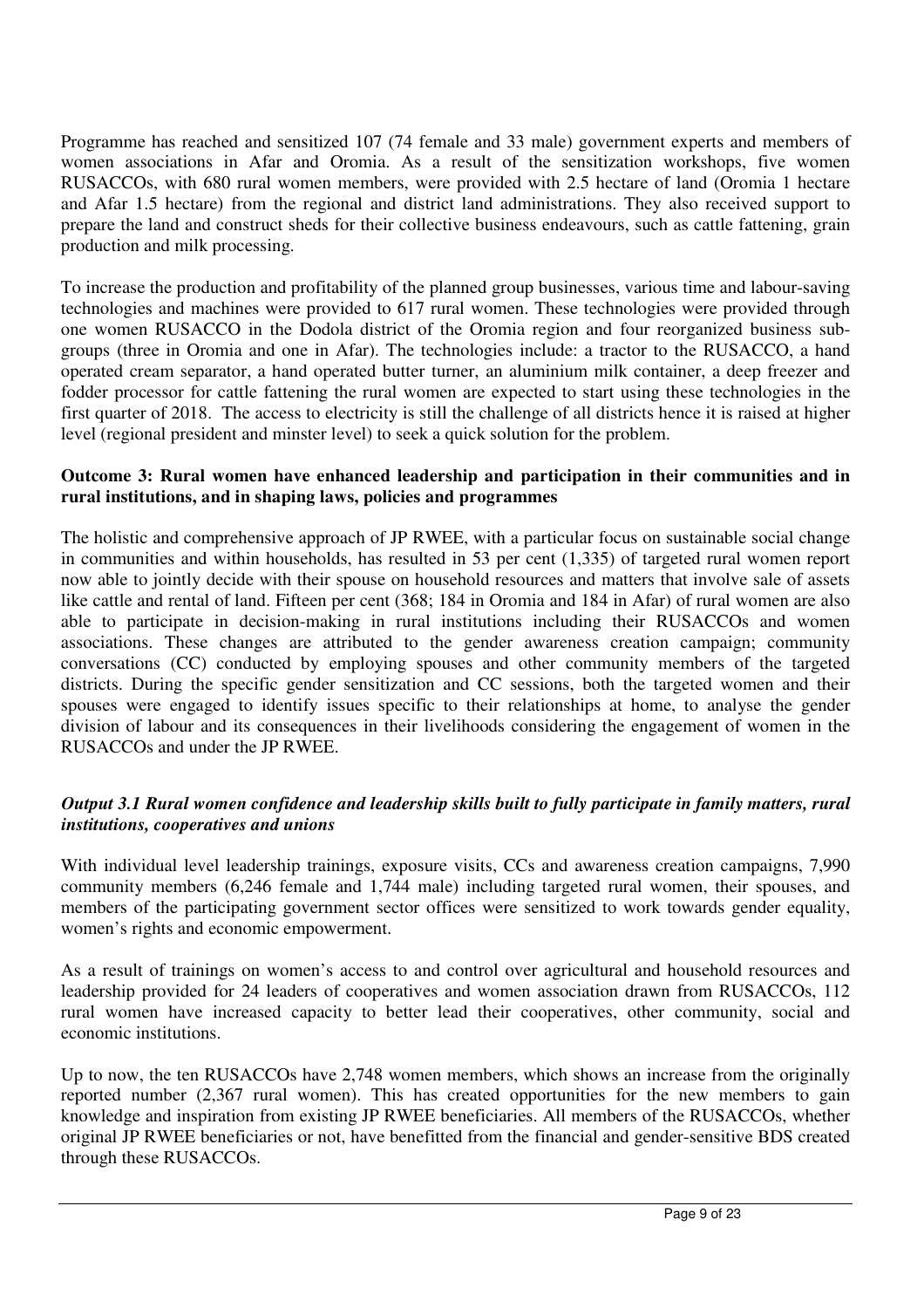Through the sensitization interventions conducted, 48 institutions (38 in Oromia and 7 in Afar) are advocating for women's rights in their community. These institutions include, regional, zonal and district women associations, BoWCAs, Cooperatives, Bureaus of Agriculture and Pastoral Development Bureaus(BoPADs) and community-based associations.

# **Outcome 4: A more gender-responsive policy environment is secured for the economic empowerment of rural women**

Implementation of capacity building, research, and advocacy activities that aimed at influencing the policy and institutional environment of the agriculture sector has continued in this reporting period.

With the technical support of JP RWEE, the 'Cooperative Strengthening Manual of Federal Cooperatives Agency (FCA)' was made gender-sensitive. This manual aims to strengthen the capacity of cooperatives nationwide and incorporated women specific access indicators, including the tracking of membership in cooperatives at all levels, leadership participation and roles of women, and how women are able to access the services offered by the cooperatives. Under this component of the Joint Programme, experts from FCA who are responsible for the execution of the cooperative strengthening plan, were supported to develop the women specific access indicators, on the one hand to ensure buy-in and better implementation/tracking of indicators and on the other hand, to build a corps of gender experts within the FCA.

Based on the progress made to date in relation to outcome 4 and collaborative efforts of the Gender Directorate of MoANR), the Agricultural Transformation Agency, Ministry of Women and Children Affairs (MoWCA) and other international organizations<sup>7</sup>, a National Network for Gender Equality in Agriculture was created. The Network is a functioning and enabling structure dedicated to creating gender-responsive agricultural sector policies, strategies and programmes.

Through the work of the National Network for Gender Equality in Agriculture, the JP RWEE advocated for discussions with decision and policy makers to make the Agriculture Sector Policy and Investment Framework (PIF) (2010-2020) gender-sensitive. The discussion was initiated because all four reviews on the implementation of the PIF, commissioned by MoANR, highlighted missing gender indicators and that implementation is not gender-sensitive. Discussions will continue in 2018 and the goal is to influence MoANR to 1) include gender indicators in the PIF and 2) to ensure that the implementation is gendersensitive.

Through the Women Land Rights Task Force, a national advocacy work is ongoing for the Ethiopian Parliament to endorse the revised Federal Land Proclamation with gender-sensitive articles. The advocacy work is led by the national Women Land Rights Task Force, which was established by MoANR in partnership with United States Agency for International Development (USAID) Land Administration to Nurture Development (LAND) project and relevant stakeholders including UN Women through its JP RWEE initiatives.

*Output 4.1. Agriculture key stakeholders, including relevant government bodies, capacity enhanced to conduct gender analysis and integrate gender sensitive indicators and targets in planning and budgeting* 

 $^7$  The international organizations which are members and serving as advisory role in the National Network for Gender Equality: International Livestock Research Institute, International Water Management Institute, Livestock and Irrigation Value Chain for Ethiopian Smallholders Programme, Agriculture Knowledge Learning Documentation and Policy, DFATD/ Global Affairs Canada, Oxfam America, CARE, USAID, GIZ-SLM, Send a Cow, and The Ethiopian Horticulture Producers and Exporters Association.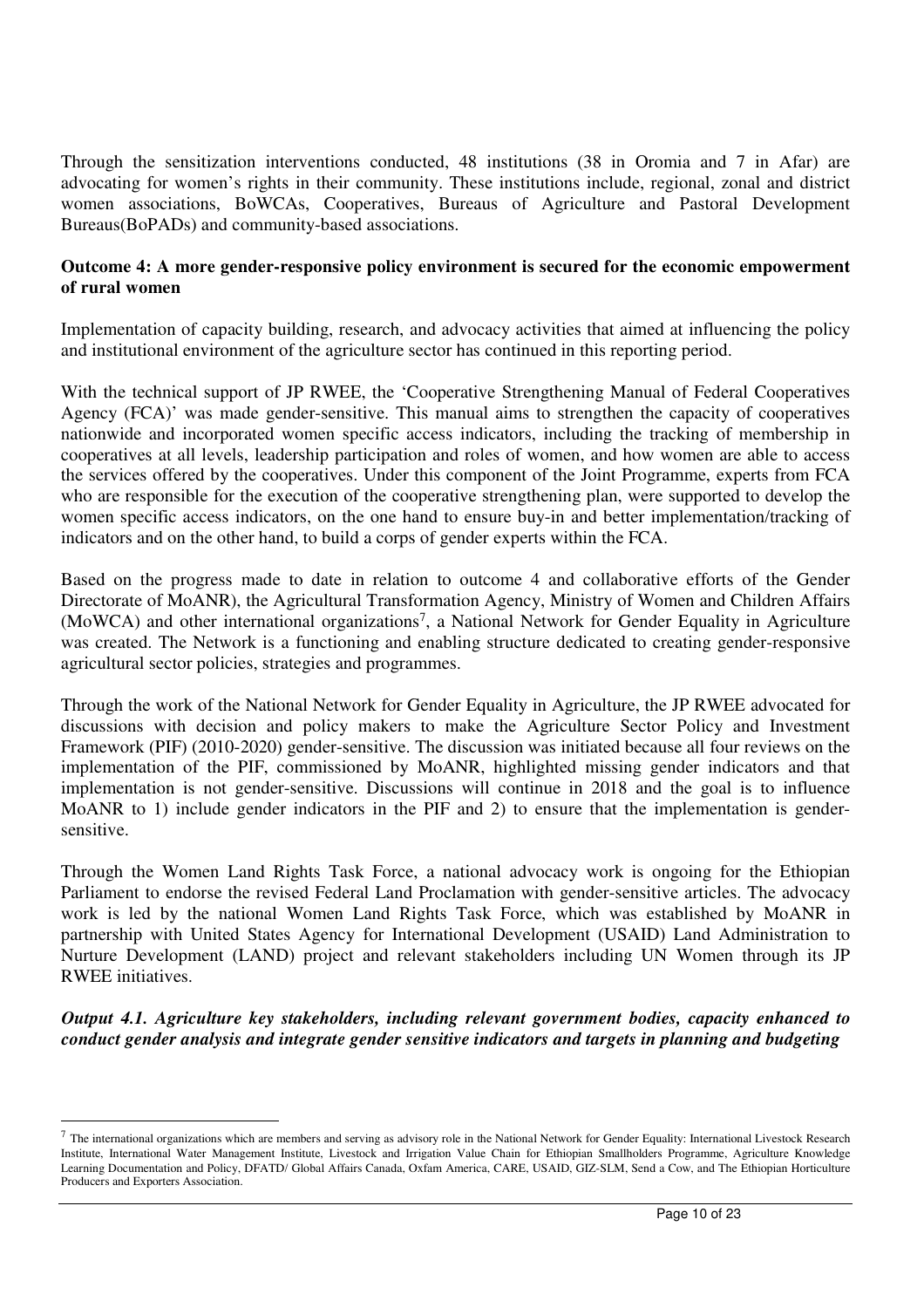Through trainings and technical support provided on gender mainstreaming, gender-responsive budgeting (GRB) and results-based monitoring and evaluation, 1,332 (775 female and 557 male) government experts and officials in agriculture, cooperatives and education, livestock and fishery and women and children affairs sectors have now the capacity to conduct gender analysis, incorporate gender-sensitive indicators and incorporate result orientation in their programme planning and management activities.

To date, two evidence-based studies are supported by JP RWEE to inform policy development and actions for gender equality.

The research on "Costing the Gender Gap in Agricultural Productivity in Ethiopia" is a joint initiative by UN Women Regional Office for Eastern and Southern Africa (ESARO), UN Women Ethiopia, UNDP-UNEP Poverty-Environment Initiative Africa and MoANR. A policy brief has been developed and will be presented to the management of MoANR. The purpose is to get buy-in and ownership of the line ministry on the national-level policy dialogue planned in 2018, which aims to influence the agriculture sector policies and strategies in the country.

The second research is "Budget Tracking of Agriculture Sector from Gender Perspective", which aimed at bringing evidence of the financial gaps in resources allocated for policies and programmes in the sector and measure the extent to which the sector's result contribute to the promotion of gender equality. In this reporting period, an international consultant was hired who consulted with national and local stakeholders and produced a concept note for the study. The evidence from this study will be used for policy dialogues to lobby for improved allocation of specific resources in the sector in favour of Gender Equality and Women's Empowerment (GEWE).

Through the institutional capacity building conducted, ten RUSACCOs and four FTCs in Oromia region were capacitated to provide gender-sensitive services that include credit, development of business plan which considers the contexts of rural women to do businesses, and support to purchase cattle for their cattle fattening IGAs. The RUSACCOs received financial and material resources, which they used to provide financial and other BDS for both the initially targeted (2,000 rural women) and newly joining (748) rural women members. As reported above, 2500 rural women are those who are reached with the direct interventions of JP RWEE. The four FTCs were capacitated with office and training equipment and materials to provide space for rural women to attend IFAL classes and demonstrate new agricultural techniques for the farming activities the women are involved in.

# *Output 4.2: Greater availability of tools and data to track progress in the economic empowerment of rural women*

During this reporting period, qualitative data from the ongoing baseline study was collected using the evaluation tool developed by IFPRI: Women Empowerment Agricultural Index (WEAI). Based on the findings, the local definitions of women's empowerment from the perspective of rural women and men in two districts<sup>8</sup> of Ethiopia were articulated. The ability to meet one's prescribed social roles, participating in income generating activities, having knowledge, and participation in community issues are the empowerment aspects identified in the context of the two districts under analysis. An article capturing these findings, entitled "Using qualitative methods to understand the local meaning of women's empowerment in Ethiopia"<sup>9</sup> was written by Dr. Susan Kaaria, Senior Gender Officer at the Food and Agricultural

<sup>8</sup> The study focused on two project sites, i.e., two *Woredas* (districts) of Adami Tulu and Yaya Gulele districts, in Oromia regional state of Ethiopia.

<sup>&</sup>lt;sup>9</sup> The article can be found in these links: http://gaap.ifpri.info/2017/12/22/using-qualitative-methods-to-understand-the-localmeaning-of-womens-empowerment-in-ethiopia/http://gaap.ifpri.info/files/2017/12/Debevec-et-al-Local-definitions-ofempowerment-in-Ethiopia.pdf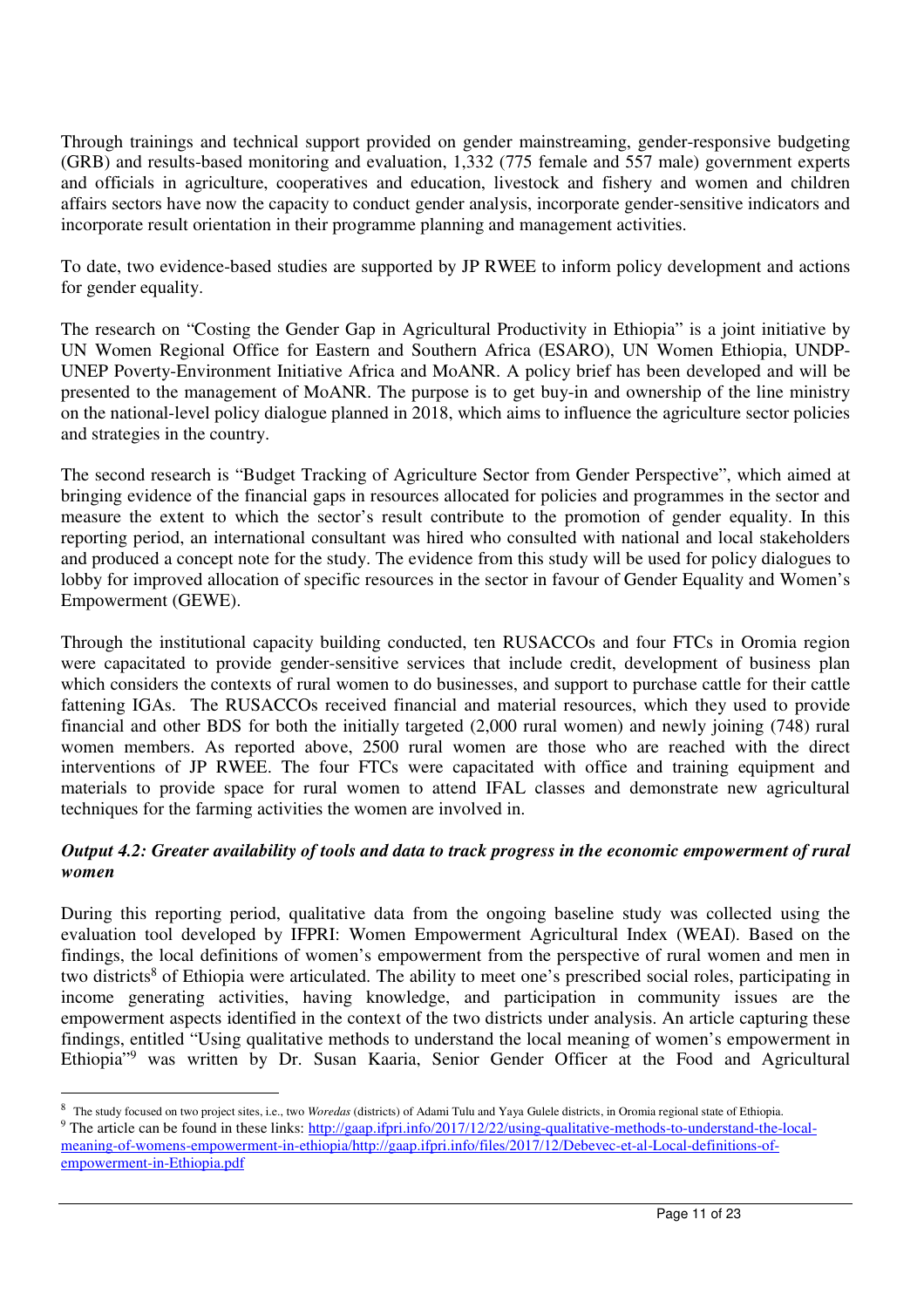Organization (FAO) in Rome, and made available to inform wider audiences on the definition of empowerment in the context of rural women in Ethiopia specifically Oromia region.

# • **Challenges:**

Operationally, different time frames and approaches of technology provision by the participating United Nations agencies and integrating regional and district level government partners were a challenge. To resolve these challenges, the joint programme created an agreement on integration issues at Technical Working Group (TWG) level, provided technical guidance to participating relevant sector offices and conducted monitoring visits by technical focal persons from participating agencies.

The shortage of foreign exchange, which resulted in delays to import milk processing technologies from overseas, has been a challenge to timely deliver. An attempt was made to integrate the payment process with INGO importing such technologies for women and other rural business groups working on milk harvesting and processing activities. The issue was solved and now the milk processing technologies are provided to the targeted beneficiaries.

The regional contexts of Oromia and Afar have huge differences in terms of social, cultural, economic, geographical factors which constituted the overall situations of the regions. Particularly, the targeted rural women in Afar are pastoralists when those targeted in Oromia are purely agrarian. The minimal infrastructural facilities coupled with the limited human capacity and harsh/hot weather has also been the peculiar features of Afar region when compared to Oromia. To address these regional differences, activities were tailored towards the specific contexts of the two regions in both the planning and implementation phases of JP RWEE. However, as per the actual progresses so far, results continued to be significantly different for the two regions.

Finally, collecting evidence of results achieved by the JP RWEE was a challenging exercise. This was caused by the limited time to develop and utilize scientific data collection tools. For this year, the participating UN agencies developed a simple checklist against the result indicators and utilized it to track the progress. The data collection exercise was implemented with the direct involvement of participating government partners at both the regional and district level.

#### • **Qualitative assessment:**

Under JP RWEE, the coordination of four UN agencies has been mainly facilitated through the functional TWG and smooth relationships created among the technical focal persons from each agency with the JP RWEE National Programme Coordinator.

The overall achievements seen so far show the impacts of JP RWEE on the lives of targeted rural women and their families. The rural women interviewed by the country team for a video documentary, explained the changes they experience in their agricultural production, income and the intra-household relationships. For instance, Ms. Kebella Gure, one of the beneficiaries in Adamitulu district of Oromia region, witnessed the increase in her family income due to the agricultural and business trainings, access to finance and agricultural inputs provided by JP RWEE. Kebella's husband has also reported how the gender awareness creation activity helped him to realize the importance of his wife's empowerment and started to support her in household and other income generating activities.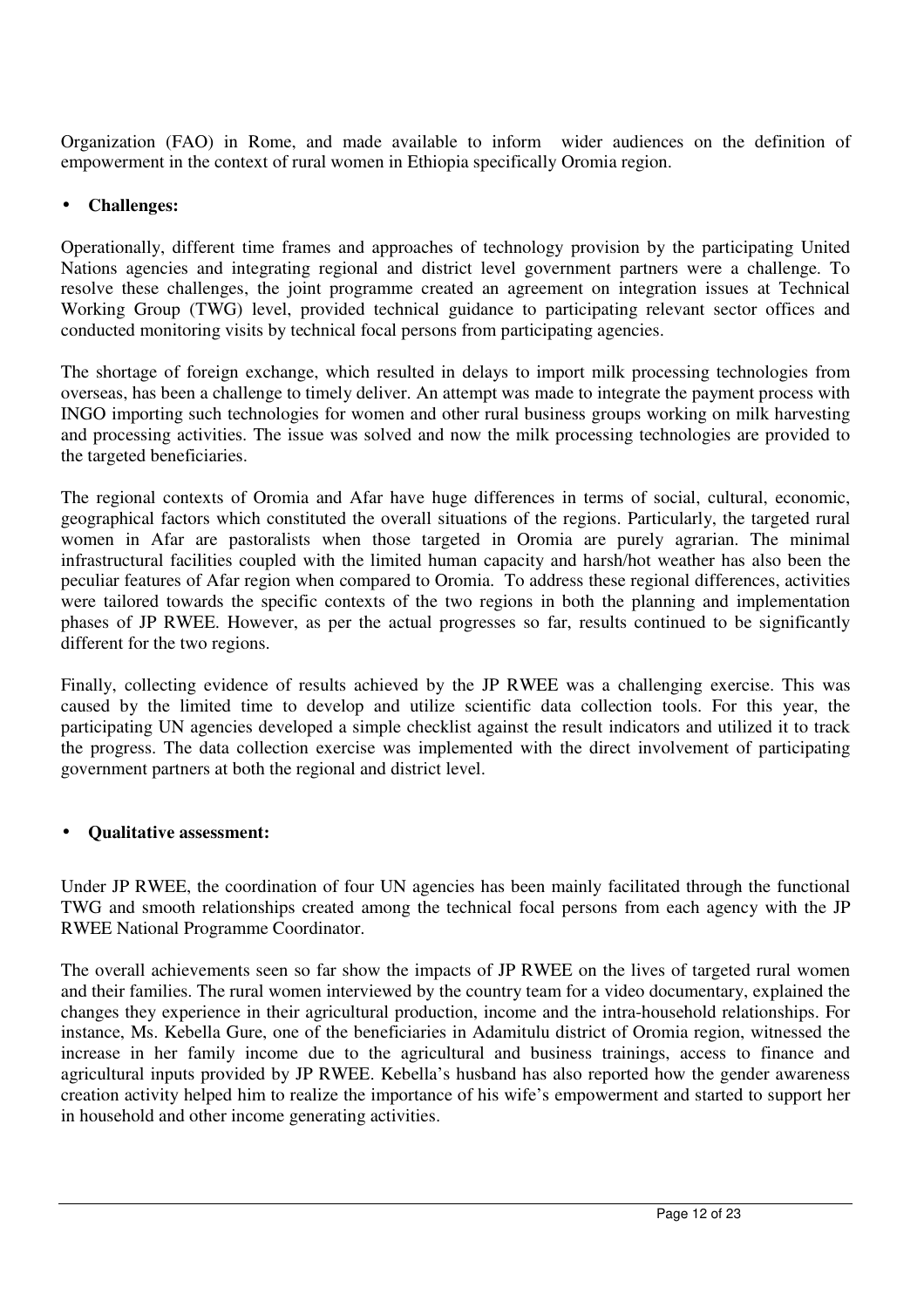In Afar, the women who were shy at the beginning of the programme are now assertive, confident, businessoriented and have visionary ideas for the future. During the baseline survey it was difficult to talk to the women directly unless it was permitted by the clan leaders, this has changed. The story of Maria, included in this report, shows how she was able to develop her business in a sustainable way and thus increasing her income manifold. She also improved her family's life by purchasing a new house and educating her kids. Maria has become an empowered leader of her cooperative and she promised to improve the lives of all the women in her cooperative.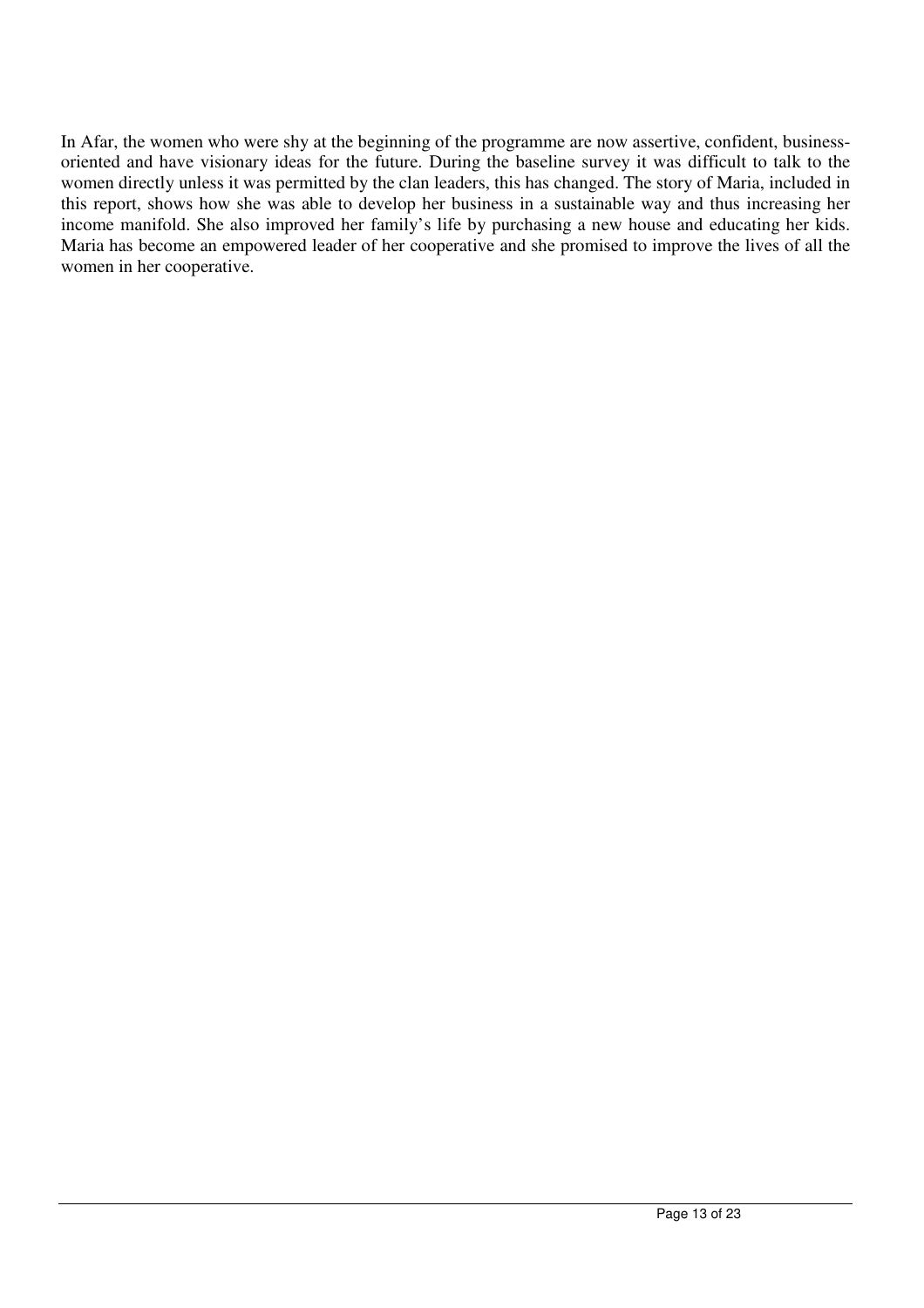## **ii) Indicator Based Performance Assessment:**

|                                                                                                                                                                                                                                                                                                                                                                                                               | <b>Achieved Indicator Targets<sup>10</sup></b>                                                                                                                                        | <b>Reasons for Variance with</b>                                                                                                            | Source of                                                                                                                                           |
|---------------------------------------------------------------------------------------------------------------------------------------------------------------------------------------------------------------------------------------------------------------------------------------------------------------------------------------------------------------------------------------------------------------|---------------------------------------------------------------------------------------------------------------------------------------------------------------------------------------|---------------------------------------------------------------------------------------------------------------------------------------------|-----------------------------------------------------------------------------------------------------------------------------------------------------|
|                                                                                                                                                                                                                                                                                                                                                                                                               |                                                                                                                                                                                       | <b>Planned Target (if any)</b>                                                                                                              | Verification                                                                                                                                        |
| Outcome 1 Rural women improve their food security and nutrition                                                                                                                                                                                                                                                                                                                                               |                                                                                                                                                                                       |                                                                                                                                             |                                                                                                                                                     |
| <b>Indicator 1.1:</b><br>Frequency and composition of meals and dietary<br>diversity among targeted women and family<br>members<br><b>Baseline:</b><br>Oromia:87.6% eat three times a day;10.2% eat<br>twice a day and 2 % eat once a day<br>Afar :39.9% eat three times a day; 34.1 % eat<br>twice a day; 20.3 % eat once a day<br><b>Planned Target:</b><br>70% of the beneficiaries in Afar will eat three | 80% (90% in Oromia and 35% in Afar)<br>able to feed their household 3<br>times/day with a diversified diet in<br>their meal i.e. at least 3 or more groups<br>of food served per meal | The percentage is calculated by<br>taking the $2,500$ rural women $(2,040)$<br>in Oromia and 460 in Afar) reached<br>until the end of 2017. | Year-end monitoring data collected<br>through the Bureau of Agriculture in<br>Oromia and Bureau of Pastoral and<br>Agriculture Development in Afar. |
| times a day with appropriate dietary diversity<br>97% of the beneficiaries in Oromia will eat three<br>times a day with appropriate dietary diversity.                                                                                                                                                                                                                                                        |                                                                                                                                                                                       |                                                                                                                                             |                                                                                                                                                     |
| <b>Indicator 1.2:</b>                                                                                                                                                                                                                                                                                                                                                                                         | Rural women in Oromia Region                                                                                                                                                          |                                                                                                                                             | Year-end monitoring data collected                                                                                                                  |
| % increase in agricultural production of targeted                                                                                                                                                                                                                                                                                                                                                             | harvested 40, 45 and 20 quintal                                                                                                                                                       |                                                                                                                                             | through the Bureau of Agriculture in                                                                                                                |
| women farmers (targeted households) in a                                                                                                                                                                                                                                                                                                                                                                      | wheats, maize and teff per hector,                                                                                                                                                    |                                                                                                                                             | Oromia and Bureau of Pastoral and                                                                                                                   |
| sustainable manner                                                                                                                                                                                                                                                                                                                                                                                            | respectively. This shows a 100%                                                                                                                                                       |                                                                                                                                             | Agriculture Development in Afar.                                                                                                                    |
|                                                                                                                                                                                                                                                                                                                                                                                                               | production increase in wheat                                                                                                                                                          |                                                                                                                                             |                                                                                                                                                     |
| <b>Baseline:</b>                                                                                                                                                                                                                                                                                                                                                                                              | production while maize and teff                                                                                                                                                       |                                                                                                                                             |                                                                                                                                                     |
| Oromia: 4.7%                                                                                                                                                                                                                                                                                                                                                                                                  | productions increased by 125% and                                                                                                                                                     |                                                                                                                                             |                                                                                                                                                     |
| Afar: 18.4% declining                                                                                                                                                                                                                                                                                                                                                                                         | 83% respectively.                                                                                                                                                                     |                                                                                                                                             |                                                                                                                                                     |
|                                                                                                                                                                                                                                                                                                                                                                                                               |                                                                                                                                                                                       |                                                                                                                                             |                                                                                                                                                     |
| <b>Planned Target:</b><br>Average 20% increase                                                                                                                                                                                                                                                                                                                                                                |                                                                                                                                                                                       |                                                                                                                                             |                                                                                                                                                     |
|                                                                                                                                                                                                                                                                                                                                                                                                               |                                                                                                                                                                                       |                                                                                                                                             |                                                                                                                                                     |
| Output 1.1. Rural women access and control management over local household reserve increased                                                                                                                                                                                                                                                                                                                  |                                                                                                                                                                                       |                                                                                                                                             |                                                                                                                                                     |
| Indicator 1.1.1 % of targeted women leading and                                                                                                                                                                                                                                                                                                                                                               | 57% (65% in Oromia and                                                                                                                                                                | The percentage is calculated by                                                                                                             | Year-end monitoring data collected                                                                                                                  |
| managing food household reserves as a result of                                                                                                                                                                                                                                                                                                                                                               | 24% in Afar) able to manage                                                                                                                                                           | taking the $2,500$ rural women $(2,040)$                                                                                                    | through the Bureau of Agriculture in                                                                                                                |
| enhanced capacity                                                                                                                                                                                                                                                                                                                                                                                             | household food reserves (only those                                                                                                                                                   | in Oromia and 460 in Afar) reached                                                                                                          | Oromia and Bureau of Pastoral and                                                                                                                   |

<sup>&</sup>lt;sup>10</sup> The achieved indicator targets are disaggregated in the two regions based on the separate baseline data collected and reported for the two regions. This was done by considering the huge contextual differences of the t

 $\sim$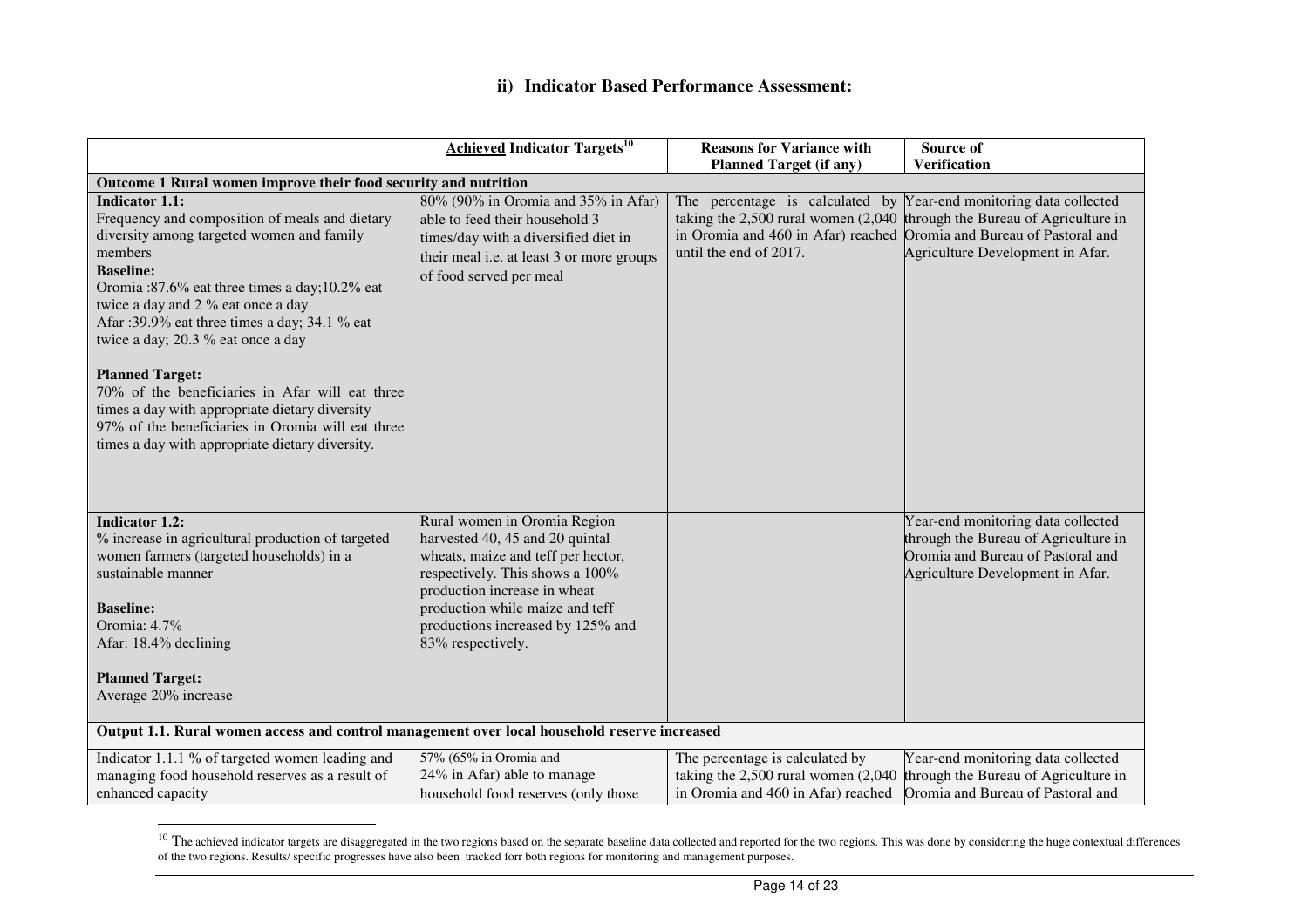| Baseline: Oromia 20.6%                                                                                                 | who have increased their income)                                                 | until the end of 2017.             | Agriculture Development in Afar                                           |
|------------------------------------------------------------------------------------------------------------------------|----------------------------------------------------------------------------------|------------------------------------|---------------------------------------------------------------------------|
| Afar -None                                                                                                             |                                                                                  |                                    |                                                                           |
| Planned Target: On average 50% of the targeted                                                                         |                                                                                  |                                    |                                                                           |
| women                                                                                                                  |                                                                                  |                                    |                                                                           |
| Indicator 1.1.2 Number of targeted rural                                                                               | 1,233 rural women (1,200 in Oromia                                               |                                    | Year-end monitoring data collected                                        |
| women/households accessing integrated                                                                                  | and 33 in Afar who have farm land)                                               |                                    | through the Bureau of Agriculture in<br>Oromia and Bureau of Pastoral and |
| agriculture services and Inputs.                                                                                       | have accessed integrated agricultural<br>nutrition services from the trained DAs |                                    |                                                                           |
| Baseline: Oromia: 100 rural women                                                                                      | and A/HEWs.                                                                      |                                    | Agriculture Development in Afar                                           |
| Afar: none                                                                                                             |                                                                                  |                                    |                                                                           |
| Planned Target: 600 of the targeted rural women                                                                        | To date, 883 rural women from                                                    |                                    |                                                                           |
|                                                                                                                        | Oromia received agricultural inputs                                              |                                    |                                                                           |
|                                                                                                                        | and technologies                                                                 |                                    |                                                                           |
|                                                                                                                        |                                                                                  |                                    |                                                                           |
| Indicator 1.2.2 Number of targeted women                                                                               | 896 rural women (750 in Oromia and                                               |                                    | Year-end monitoring data collected                                        |
| utilizing improved production techniques                                                                               | 56 in Afar) are now able to utilize                                              |                                    | through the Bureau of Agriculture in                                      |
| Baseline: Oromia : 46, Afar: none as pastoralist                                                                       | improved production techniques that                                              |                                    | Oromia and Bureau of Pastoral and                                         |
| community, women per se hardly improved                                                                                | include row planting, vegetable                                                  |                                    | Agriculture Development in Afar                                           |
| production techniques                                                                                                  | gardening using their wet land, timely                                           |                                    |                                                                           |
| Planned Target: 600 of the targeted women                                                                              | weeding, ploughing three times for                                               |                                    |                                                                           |
|                                                                                                                        | Teff plantation, improved techniques                                             |                                    |                                                                           |
|                                                                                                                        | for livestock raring in Afar and                                                 |                                    |                                                                           |
|                                                                                                                        | following proper timing of fertilizer                                            |                                    |                                                                           |
|                                                                                                                        | preparation and application and                                                  |                                    |                                                                           |
|                                                                                                                        | preparation of feed for cattle fattening.                                        |                                    |                                                                           |
|                                                                                                                        |                                                                                  |                                    |                                                                           |
| Output 1.2 Rural women have greater capacity to enhance and control local food security reserves and their production. |                                                                                  |                                    |                                                                           |
| Indicator 1.2.1 Number of targeted women                                                                               | 375 rural women (250 in Oromia and                                               |                                    | Year-end monitoring data collected                                        |
| accessing innovative food processing plan                                                                              | 125 in Afar) accessed technologies that                                          |                                    | through the Bureau of Agriculture in                                      |
| (agriculture technology                                                                                                | include milk processing, maize sheller,                                          |                                    | Oromia and Bureau of Pastoral and                                         |
| Baseline: Oromia: None                                                                                                 | water pumps and modern bee hives                                                 |                                    | Agriculture Development in Afar                                           |
| Afar:none                                                                                                              |                                                                                  |                                    |                                                                           |
|                                                                                                                        |                                                                                  |                                    |                                                                           |
| Planned Target: 1000 of the target women                                                                               |                                                                                  |                                    |                                                                           |
|                                                                                                                        |                                                                                  |                                    |                                                                           |
| Outcome 2 Rural women have increased income to secure their livelihoods.                                               |                                                                                  |                                    |                                                                           |
|                                                                                                                        |                                                                                  |                                    |                                                                           |
| Indicator 2.1: Number of women with diversified                                                                        | 1,066 (900 in Oromia and 166 in Afar)                                            | The number of sources of income    | Year-end monitoring data collected                                        |
| income sources.                                                                                                        | of the targeted rural women diversified                                          | will also be measured and reported | through BoWCAs, and CPAs.                                                 |
| Baseline: Oromia: All targeted women                                                                                   | their sources of income                                                          | at the end of the JP               |                                                                           |
| (households) have one to two sources of income                                                                         |                                                                                  |                                    |                                                                           |
| (agriculture and livestock)                                                                                            |                                                                                  |                                    |                                                                           |
| Afar:All targeted women (households) have one to                                                                       |                                                                                  |                                    |                                                                           |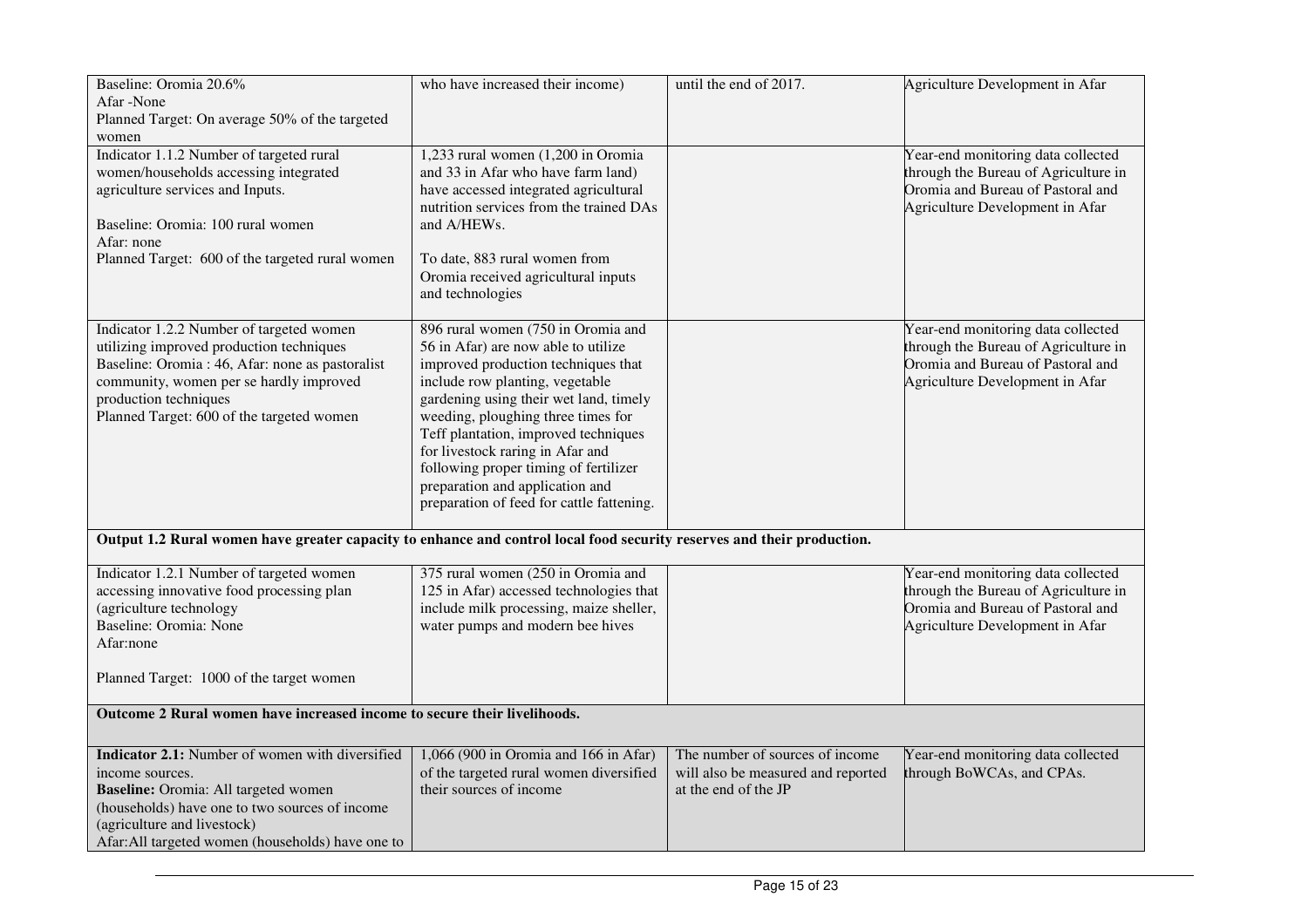| two sources of income<br>(agriculture and livestock)                                                                                |                                                            |                                    |                                                                 |
|-------------------------------------------------------------------------------------------------------------------------------------|------------------------------------------------------------|------------------------------------|-----------------------------------------------------------------|
| And very few (14-16% engage in labour work like                                                                                     |                                                            |                                    |                                                                 |
| Food for work programme and petty trade for                                                                                         |                                                            |                                    |                                                                 |
| subsistence life)                                                                                                                   |                                                            |                                    |                                                                 |
| Planned Target: 3 to 4 income sources for at                                                                                        |                                                            |                                    |                                                                 |
| least 1,340) of the target districts depending on the                                                                               |                                                            |                                    |                                                                 |
| target areas                                                                                                                        |                                                            |                                    |                                                                 |
| <b>Indicator 2.2:</b> Variation of Women /women                                                                                     | The average income of these rural                          |                                    | Year-end monitoring data collected                              |
| groups/cooperatives income generated from their                                                                                     | women from the sales generated from                        |                                    | through BoWCAs, and CPAs.                                       |
| sales                                                                                                                               | their IGAs is increased from 9,460 to                      |                                    |                                                                 |
| Baseline: 450 USD per Annum                                                                                                         | 12,000, Birr (435.48USD) per annum.                        |                                    |                                                                 |
| Planned Target: 900.00 USD per annum for 70%<br>of the target                                                                       |                                                            |                                    |                                                                 |
|                                                                                                                                     |                                                            |                                    |                                                                 |
| Output 2.1 Rural women Enhanced entrepreneurship skills and value chains to increase market for their product.                      |                                                            |                                    |                                                                 |
|                                                                                                                                     |                                                            |                                    |                                                                 |
| Indicator 2.1.1 Number of targeted Women                                                                                            | 1,097 rural women $(1,069)$ in Oromia                      |                                    | Year-end<br>monitoring<br>data                                  |
| getting access to diversified market opportunities                                                                                  | and 28 in Afar). Federal level market                      |                                    | collected through BoWCAs, and                                   |
| (district and regional markets for their goods                                                                                      | linkage was also created for 14 rural                      |                                    | CPA <sub>s</sub> .                                              |
| /services                                                                                                                           | women representing their 6<br>RUSACCOs from three targeted |                                    |                                                                 |
|                                                                                                                                     | districts of Oromia region.                                |                                    |                                                                 |
| Baseline: Oromia: None; Afar: None                                                                                                  |                                                            |                                    |                                                                 |
| Planned Target: At least 1,200 of the target                                                                                        |                                                            |                                    |                                                                 |
| women (2000) to get access to diversified/better                                                                                    |                                                            |                                    |                                                                 |
| market                                                                                                                              |                                                            |                                    |                                                                 |
| Output 2.2 Rural women access to holistic income-generating facilities and to gender-sensitive financial and non-financial services |                                                            |                                    |                                                                 |
| increased                                                                                                                           |                                                            |                                    |                                                                 |
| Indicator 2.2.1 Percentage of targeted women in                                                                                     | 81% (92% in Oromia and 33.2% in                            | The percentage is calculated by    | Year-end<br>monitoring<br>data                                  |
| the SACCOS (cooperatives) benefitting from                                                                                          | Afar) benefitting from gender-sensitive                    | taking the 2,500 rural women (2040 | collected through BoWCAs, and                                   |
| gender-sensitive financial and non-financial                                                                                        | financial and non-financial services                       | in Oromia and 460 in Afar) reached | CPA <sub>s</sub> .                                              |
| services                                                                                                                            |                                                            | until the end of 2017.             |                                                                 |
| Baseline: Oromia: Women Benefited financial                                                                                         |                                                            |                                    |                                                                 |
| services 38.2%;                                                                                                                     |                                                            |                                    |                                                                 |
| The financial services found to be gender<br>insensitive.                                                                           |                                                            |                                    |                                                                 |
| Afar: None                                                                                                                          |                                                            |                                    |                                                                 |
| Planned Target: 80% of the target women                                                                                             |                                                            |                                    |                                                                 |
| Indicator 2.2.2 Number of women Accessing Loan                                                                                      | $2,127$ rural women $(1,793$ in Oromia                     |                                    |                                                                 |
| <b>Baseline: None</b>                                                                                                               | and 334 in Afar) accessed start-up                         |                                    | Year-end monitoring data collected<br>through BoWCAs, and CPAs. |
| Planned Target: 2000 rural women of the targeted                                                                                    | capital/ revolving fund ranging from                       |                                    |                                                                 |
| women                                                                                                                               | 4,000 to 14,000 ETB (ca. 145-508)                          |                                    |                                                                 |
|                                                                                                                                     | USD) for their individual IGAs                             |                                    |                                                                 |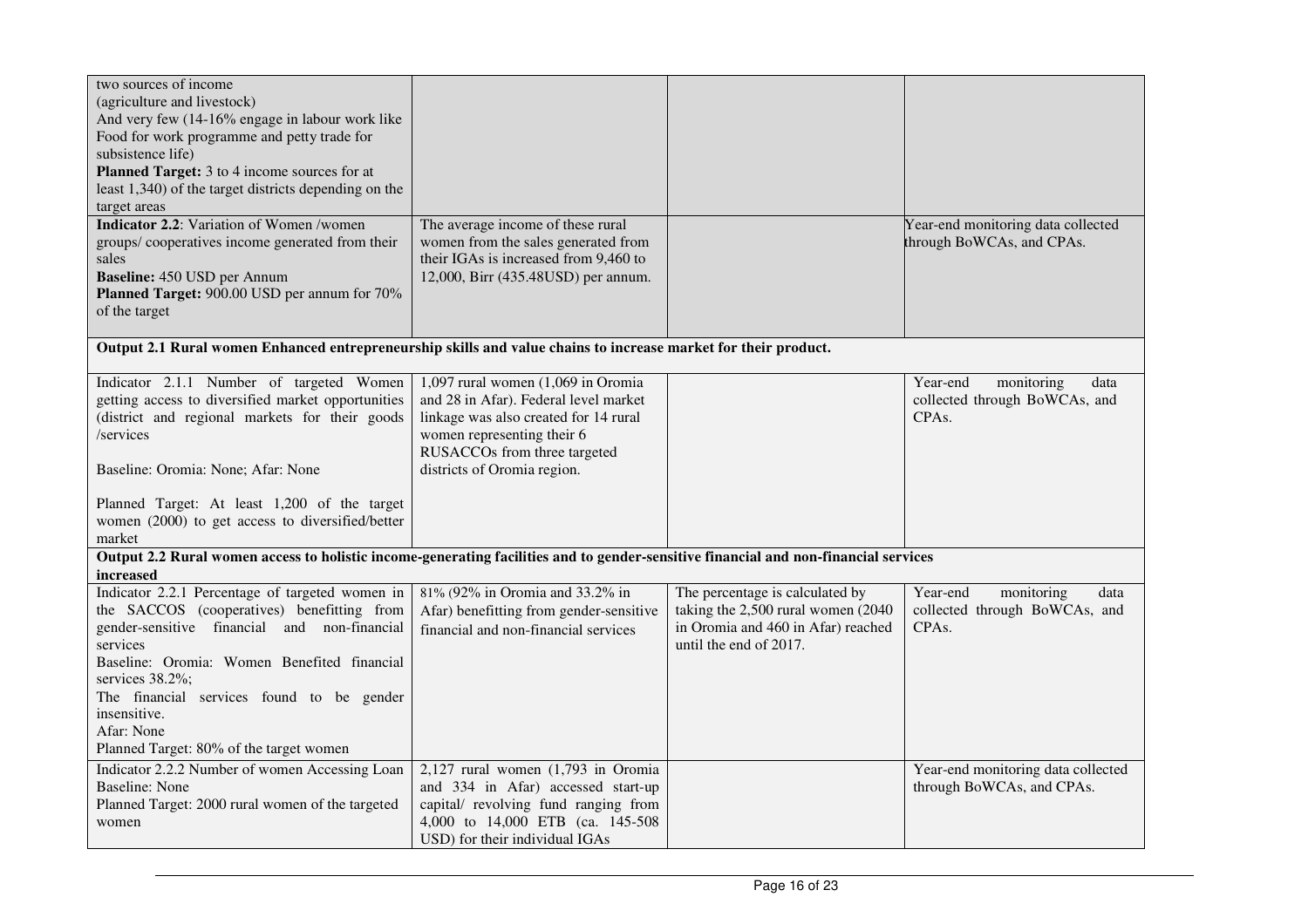| Indicator 2.2.3 Number of women who repaid<br>total loan distributed<br>Baseline: None<br>Planned Target: 2000 rural women of the targeted<br>women                                                                                                                                                | 744 out of the 900 women who<br>received the first-round loan)                                                                                                                                                                                                          | Year-end monitoring data collected<br>through BoWCAs, and CPAs. |
|----------------------------------------------------------------------------------------------------------------------------------------------------------------------------------------------------------------------------------------------------------------------------------------------------|-------------------------------------------------------------------------------------------------------------------------------------------------------------------------------------------------------------------------------------------------------------------------|-----------------------------------------------------------------|
| Output 2.3 Rural women increased their knowledge and incorporate acquired skills on financial literacy, entrepreneurship and<br>sustainable agriculture techniques                                                                                                                                 |                                                                                                                                                                                                                                                                         |                                                                 |
| Indicator 2.3.1 Number of target women with<br>increased capacity on basic business management<br>skills, functional literacy and entrepreneurship in<br>accessing to BDS services                                                                                                                 | 1,943 rural women (1,793 in Oromia<br>and 150 in Afar) strengthened business<br>knowledge and entrepreneurship skills                                                                                                                                                   | Year-end monitoring data collected<br>through BoWCAs, and CPAs. |
| Baseline: Oromia-Those who received<br>Entrepreneurship and business skills Trainings:<br>26)<br>Received BDS (counselling, coaching,<br>cooperative formation etc.): 280<br>Received Functional Adult literacy: 200<br>Afar- only 68 received training on<br>Entrepreneurship and business skills | 441 rural women in Oromia able to<br>read write                                                                                                                                                                                                                         |                                                                 |
| Planned Target: 1500 of targeted women to have<br>improved capacity on business and<br>entrepreneurship; 600 of the target women to have<br>participate in functional adult literacy                                                                                                               |                                                                                                                                                                                                                                                                         |                                                                 |
| Indicator 2.3.2 Number of women initiated self-<br>employment activities (IGAs) with the<br>interventions<br>Baseline: Oromia-None; Afar-None<br>Planned Target 1400 of the target women either<br>initiate business group /individual business                                                    | 1,066 rural women (900 in Oromia and<br>166<br>in Afar)<br>initiated<br>and/or<br>strengthened<br>self-employment<br>activities to support their livelihoods                                                                                                            | Year-end monitoring data collected<br>through BoWCAs, and CPAs. |
| Output 2.4 Rural women have increased access to productive resources and services (land and agricultural inputs and technologies)                                                                                                                                                                  |                                                                                                                                                                                                                                                                         |                                                                 |
| Indicator 2.4.1 Number of women provided with<br>time and labour saving technologies with access to<br>necessary capacity building interventions<br>Baseline: Oromia: None; Afar: None<br>Planned Target: 1500 on accessing technology and<br>tools                                                | 617 rural women (567 in Oromia and<br>50 in Afar). The technologies include,<br>tractor to the RUSACCO, hand<br>separator,<br>operated cream<br>hand<br>operated butter turner, aluminium milk<br>container, deep freezer and fodder<br>processor for cattle fattening. | Year-end monitoring data collected<br>through BoWCAs, and CPAs. |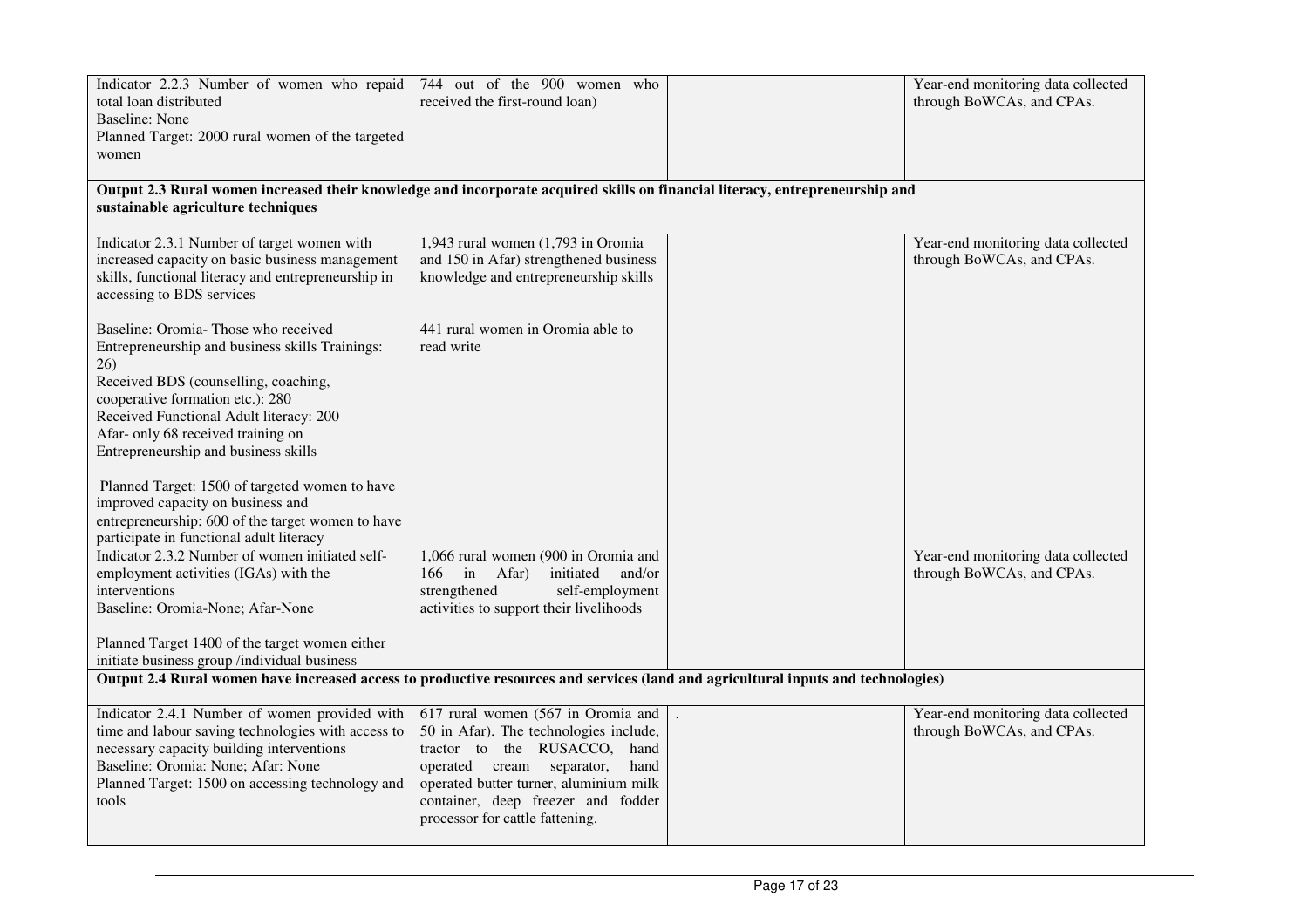| Indicator 2.4.3 Number of women who succeeded<br>in obtaining joint land certificates and benefiting<br>from it<br>Baseline: Oromia: 270; Afar: None<br>Planned Target: 500 of the target women<br>(households on average)                                                                                                                                                                                                                                         | 195 rural women reclaimed their land<br>Five women RUSACCOs with 730<br>rural women members, received 2.5<br>hectare of land (one hectare to 1<br>RUSACCOs in Oromia and 1.5 hectare<br>to 4 RUSACCOs in Afar), |  | Year-end monitoring data collected<br>through BoWCAs, and CPAs. |
|--------------------------------------------------------------------------------------------------------------------------------------------------------------------------------------------------------------------------------------------------------------------------------------------------------------------------------------------------------------------------------------------------------------------------------------------------------------------|-----------------------------------------------------------------------------------------------------------------------------------------------------------------------------------------------------------------|--|-----------------------------------------------------------------|
| Outcome 3: Rural women have enhanced leadership and participation in their communities and in rural institutions, and in shaping laws,<br>policies and programmes.                                                                                                                                                                                                                                                                                                 |                                                                                                                                                                                                                 |  |                                                                 |
| Indicator 3.1 Percentage of targeted rural women<br>jointly deciding on household resources and<br>matters<br>Baseline: Oromia-Almost non-except in their self-<br>help groups /cooperatives<br>Afar - Almost non-except in their self-help groups<br>/cooperatives<br>Planned Target: 60% of the target women will<br>have equal say on HH resources and matter                                                                                                   | 53% (63% in Oromia and 11% in Afar)<br>participated in household decision-<br>making involving the sale of assets like<br>cattle and rental of land                                                             |  | Year-end monitoring data collected<br>through BoWCAs, and CPAs. |
| Indicator 3.2: Percentage of targeted rural women<br>participating in decision making in rural<br>institutions and communities<br><b>Baseline:</b> Oromia: only in their self-help groups<br>/women SACCOs<br>Afar-: only in their self-help groups /women<br><b>SACCOs</b><br>Planned Target: 10% of the target women will be<br>participating in leadership and decision making in<br>rural institutions including RUSACCOs and<br>community based organization. | 15% (9% in Oromia and 40% in Afar)<br>participated in decision-making at rural<br>institutions and communities.                                                                                                 |  | Year-end monitoring data collected<br>through BoWCAs, and CPAs. |
| Output 3.1 Rural women confidence and leadership skills built to fully participate in family matters, rural institutions, cooperatives and<br>unions                                                                                                                                                                                                                                                                                                               |                                                                                                                                                                                                                 |  |                                                                 |
| Indicator 3.1.1 Number of institutions and<br>communities advocating for women and girls'<br>economic rights.<br>Baseline: Oromia: 2 women Cooperative Per<br>District; Afar: 2 women Cooperative Per District<br>Planned Target: At least 3 Cooperative unions,<br>and 16 Cooperatives (both led by women and<br>men) and 50% of the family members of the<br>Target women                                                                                        | 48 institutions (38 from Oromia and 7<br>from Afar) are advocating for women<br>to access and control land and other<br>public services and resources                                                           |  | Year-end monitoring data collected<br>through BoWCAs, and CPAs. |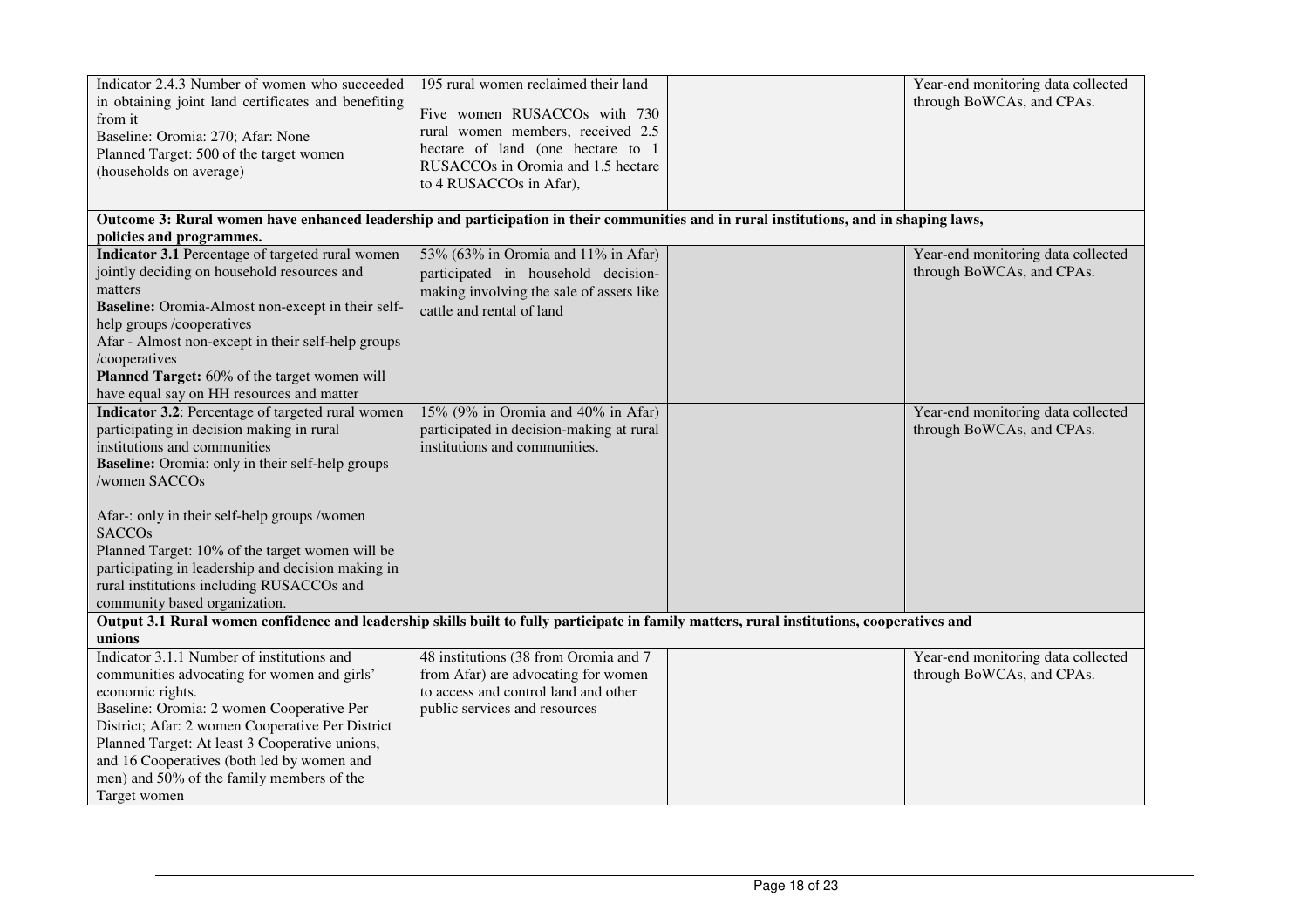| Indicator 3.1.2 Number of community members<br>(by sex) whose misunderstanding<br>/misconception on gender issues and women's<br>economic rights minimized<br>Baseline: There exist a misunderstanding of<br>gender and women right's issues in targeted areas<br>Planned Target: 11,200 of the target community<br>(both male and female)<br>Indicator 3.1.3 Number of women with improved<br>leadership, assertiveness and management skills.<br>Baseline: Oromia: 200 of the target women<br>Afar - None<br>Planned Target: 1300 of the target will have better<br>skill and confidence | 7,990 community members (6,246)<br>female and 1,744 male) including<br>targeted women,<br>their<br>spouses,<br>members of the JP TWGs and Steering<br>Committees and members of women<br>associations were addressed.<br>112 rural women (100 in Oromia and<br>12 in Afar) working in their<br>RUSACCOs and other community<br>institutions. | Year-end monitoring data collected<br>through BoWCAs, and CPAs.<br>Year-end monitoring data collected<br>through BoWCAs, and CPAs. |
|--------------------------------------------------------------------------------------------------------------------------------------------------------------------------------------------------------------------------------------------------------------------------------------------------------------------------------------------------------------------------------------------------------------------------------------------------------------------------------------------------------------------------------------------------------------------------------------------|----------------------------------------------------------------------------------------------------------------------------------------------------------------------------------------------------------------------------------------------------------------------------------------------------------------------------------------------|------------------------------------------------------------------------------------------------------------------------------------|
| Outcome 4: A more gender responsive policy environment is secured for the economic empowerment of rural women                                                                                                                                                                                                                                                                                                                                                                                                                                                                              |                                                                                                                                                                                                                                                                                                                                              |                                                                                                                                    |
| Indicator4.1: Number of new/revised agricultural<br>strategies, regulatory frameworks and standards<br>which mainstreamed gender<br>Baseline: There is one agricultural policy which is<br>gender sensitive at national level<br>Planned Target: three (one gender responsive<br>policy, one gender mainstreaming strategy and one<br>implementation guideline the same cascaded to the<br>target regions)                                                                                                                                                                                 | 1 (Cooperative Strengthening Manual)<br>This is implementation guideline.<br>There is also an ongoing process to<br>make the Agriculture Sector Policy<br>Framework gender-sensitive.                                                                                                                                                        | biannual<br>Programme<br>and<br>annual<br>reports                                                                                  |
| Indicator 4.2: Number of relevant institutions<br>incorporated gender equality related targets in<br>their policy and programmes<br><b>Baseline: TBD</b><br>Planned Target: three sectoral institutions<br>(Ministry of Agriculture and Natural Resources,<br>Ministry of Education (Integrated functional adult<br>literacy programme and manual) and Federal<br>Cooperative Agency                                                                                                                                                                                                       | There is an ongoing effort by<br>capacitating 4 regional and district<br>level institutions (Bureaus of<br>Education, Cooperative promotion<br>Agency, Agriculture and Livestock and<br>Fishery) to incorporate gender target in<br>their planning and implementation<br>processes.                                                          | Programme Bi annual and annual<br>reports                                                                                          |
| Output 4.1: Agriculture key stakeholders, including relevant government bodies, capacity enhanced to conduct gender analysis and                                                                                                                                                                                                                                                                                                                                                                                                                                                           |                                                                                                                                                                                                                                                                                                                                              |                                                                                                                                    |
| integrate gender sensitive indicators and targets in planning and budgeting                                                                                                                                                                                                                                                                                                                                                                                                                                                                                                                |                                                                                                                                                                                                                                                                                                                                              |                                                                                                                                    |
| Indicator 4.1.1 Number of experts and officials in                                                                                                                                                                                                                                                                                                                                                                                                                                                                                                                                         | 1,332 (775 female and 557 male)                                                                                                                                                                                                                                                                                                              | Programme<br>quarter<br>reports<br>of                                                                                              |
| agriculture cooperative and other institutions                                                                                                                                                                                                                                                                                                                                                                                                                                                                                                                                             | experts of regional and district level                                                                                                                                                                                                                                                                                                       | MoWCA,<br>Federal<br>Cooperative                                                                                                   |
| whose capacity increased to conduct gender                                                                                                                                                                                                                                                                                                                                                                                                                                                                                                                                                 | BoWCAs, CPAs, BoAs, district and                                                                                                                                                                                                                                                                                                             | proceeding<br>of<br>the<br>Agency,                                                                                                 |
| analysis and integrate gender sensitive indicators                                                                                                                                                                                                                                                                                                                                                                                                                                                                                                                                         | zonal administrations, women                                                                                                                                                                                                                                                                                                                 | programme review meeting,                                                                                                          |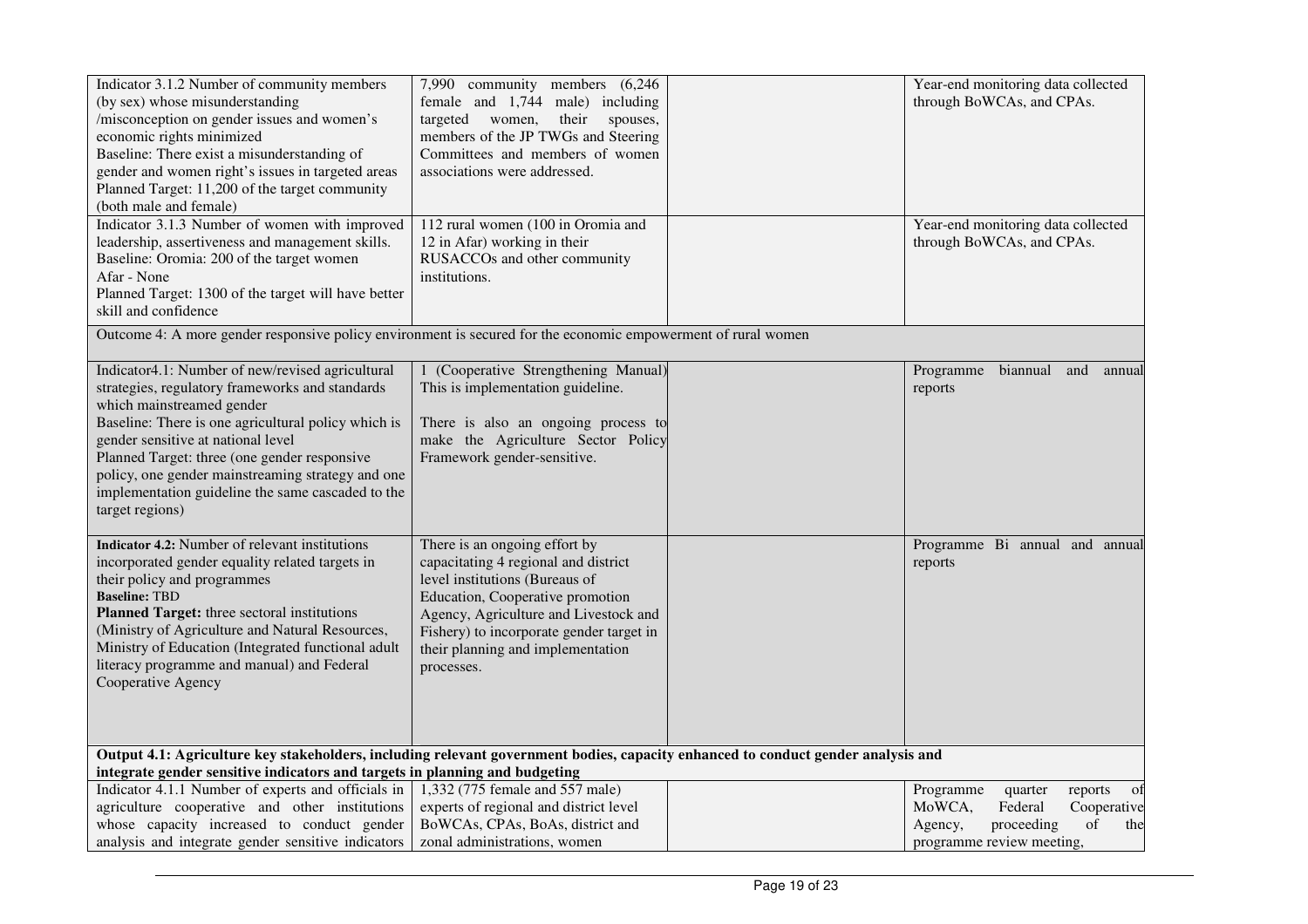| and targets in planning and budgeting                                                                          | associations enhanced their knowledge  |                                    |
|----------------------------------------------------------------------------------------------------------------|----------------------------------------|------------------------------------|
| <b>Baseline: TBD</b>                                                                                           | and skills to respond to the needs of  |                                    |
| Planned Target: 624 experts and government                                                                     | rural women in Afar and Oromia         |                                    |
| officials working in agriculture, cooperative and                                                              | regions through workshops, gender      |                                    |
| other government institutions                                                                                  | mainstreaming and GRB, and gender      |                                    |
|                                                                                                                | and leadership trainings conducted     |                                    |
|                                                                                                                | under the JP RWEE                      |                                    |
| Indicator 4.1.2 Availability of evidence based                                                                 | evidence based researches<br>2<br>on   | Programme Bi annual and annual     |
| research and actions to inform policy                                                                          | the Gender<br>Gap<br>"Costing<br>in    | reports                            |
| development/revision, to better integrate gender                                                               | Agricultural Productivity in Ethiopia" |                                    |
| equality in key sectors strategy and investment                                                                | and Budget Tracking of Agriculture     |                                    |
| framework                                                                                                      | Sector from Gender Perspective".       |                                    |
| Baseline: Only national level Preliminary Gender                                                               |                                        |                                    |
| Profile                                                                                                        |                                        |                                    |
| Planned Target: Three policy advocacy oriented                                                                 |                                        |                                    |
| research including comprehensive national gender                                                               |                                        |                                    |
| profile and Women's Empowerment in                                                                             |                                        |                                    |
| Agriculture Index" (WEAI)                                                                                      |                                        |                                    |
|                                                                                                                |                                        |                                    |
| Indicator 2.4.2 Number of Gender Responsive                                                                    | 10 RUSACCOs (6 in Oromia and 4 in      | Year-end monitoring data collected |
| centres and financial and non-financial services                                                               | Afar) and 4 FTCs in Oromia region      | through BoWCAs, and CPAs.          |
| provided to target women jointly by agricultural                                                               | were capacitated to provide gender-    |                                    |
| offices, cooperative promotion agency and other                                                                | sensitive services.                    |                                    |
| key sectors                                                                                                    |                                        |                                    |
| Baseline: Oromia -Gender Neutral FTC Centre                                                                    |                                        |                                    |
| Afar- Gender Neutral FTC Centre                                                                                |                                        |                                    |
| Planned Target: At least three gender responsive                                                               |                                        |                                    |
| functional Service / BDS centres established to                                                                |                                        |                                    |
| provide women with non-financial services                                                                      |                                        |                                    |
| Output 4.2 Greater availability of tools and data to track progress in the economic empowerment of rural women |                                        |                                    |
| 4.2.1 WEAI is piloted                                                                                          | Through the JP RWEE WEAI is            |                                    |
|                                                                                                                | piloted in the targeted regions.       |                                    |
|                                                                                                                |                                        |                                    |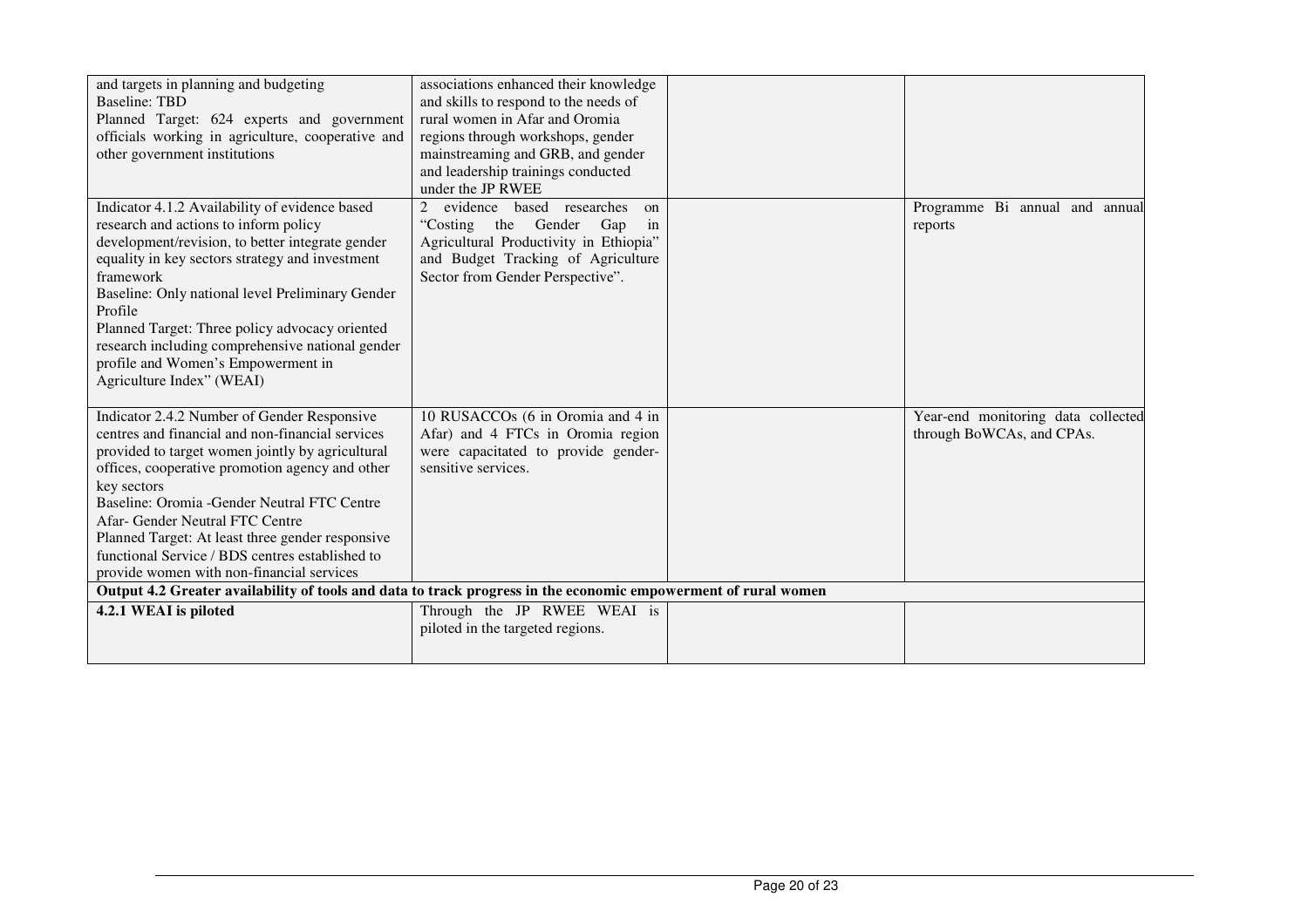#### **iii) Specific Case story**

# **From where I stand: Maria Mohammed**

I was born and brought up in what is known as one of the hottest places on earth, the Afar region in Ethiopia. I was raised in a traditional pastoralist community and taught to endure the harsh climate. For women, the only possible way of life that we were made to believe was marriage, so I got married when I was only 16 years old. I gave birth to my first child after one year. After I gave birth to my fifth child, my husband who used to work as a security guard at a sugar cane plantation could no longer afford to support the now large family.

For this reason, I moved to Semera town in the same region and started a small business of preparing and selling traditional coffee and milk on the street. Although my daily income was only about 100 Birr (4USD), after a few years, my hard work and quality service started to impress many in the surrounding area. This includes one of the nearby regional government offices, which gave me the opportunity to provide a catering service in the office cafeteria. Having only an informal business I thought it might not work out. Fortunately, at around the same time that offer was made, I also received trainings on basic business skills, cooperative management and leadership, as one of the participants of the joint programme on Rural Women Economic Empowerment (JP RWEE). These trainings gave me the confidence to accept the offer from the regional government office and were also the turning point for the success in diversifying and sustaining my business.

When I was running my business on the street, the focus was on earning the daily 'hand to mouth' income. Today it is different as I am earning more and can differentiate my profit from the cost. At the cafeteria, together with my other two employees, I provide local food items and bottled drinking water in addition to the coffee and milk. From the service for the staff cafeteria, I earn 200-500 Birr (7.25-18.15USD) daily profit. When I provide catering services during events, I am able to earn as much as 3,000 Birr (108.87USD) per event. The increase in income changed my family's livelihood. I have built a better house in Semera town, purchased and installed a house cooling system to cope with the hot weather as well as started to send the children to school in the same town.

Through JP RWEE, I also received 15,000 Birr (544.35USD) loan, which I used to diversify my business by supplying cold drinking water for schoolchildren. I was able to do this by taking the loan and an additional 3,000 Birr (108.87USD) from my own savings from the cafeteria business to buy a refrigerator I now use the refrigerator to cool and sell water for 1 Birr (0.036USD) per litre at a primary school in town. This contributes to improving the drinking water scarcity, especially by accessing cold drinking water. What pleases me the most about this specific job is not the income but rather the fact that now the kids, including my own, in the community have affordable and better access to water and are able to cope with the heat and to focus on their studies.

I have been the leader of the saving and credit cooperative known as Gandale for the last two years. The cooperative was established in my village through the JP RWEE. One of the benefits of being in the cooperative is the accessibility to the market. Recently, through the JP RWEE, our cooperative received milk collecting and milk processing equipment. Once my cooperative starts fully utilising the equipment, I believe that the cafeteria I manage will be among the potential clients as the demand for milk and milk products is very high and I do not have a sustained supply. The demand is the same in other cafeterias in the town. As the leader of the cooperative, I will make sure that the women put all their effort towards effective use of the equipment and to supply the milk and the milk products to meet the high demand, to increase their income and to improve their lives. My vision for the cooperative is to breed its own milking cows and to supply the milk for processing directly rather than collecting from individuals. As the leader of the cooperative, I participated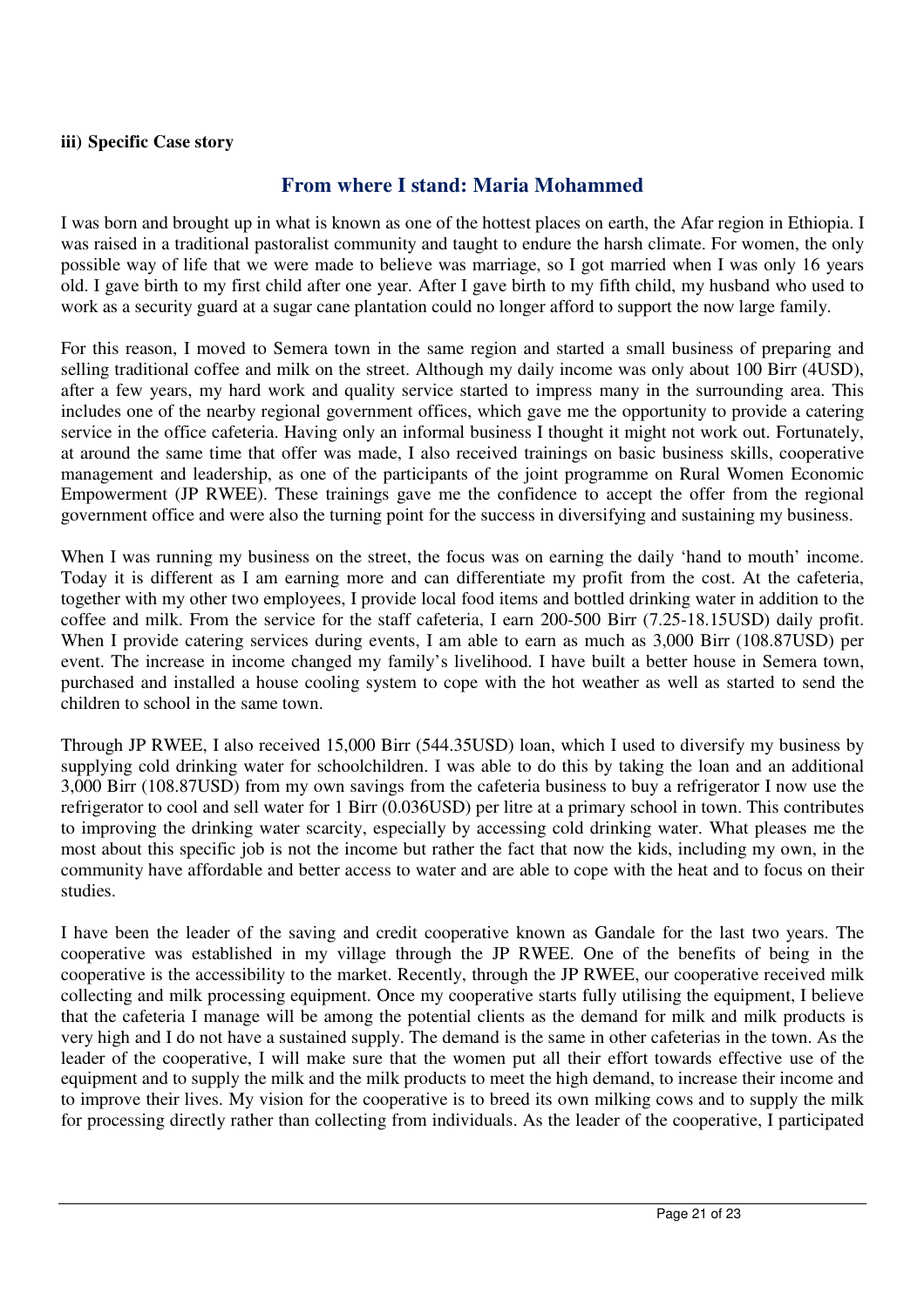in trainings and provided technical support to members after attending various workshops provided through the JP RWEE. Thinking of my start from the scratch and the achievement in developing a successful business, as a women cooperative leader, I believe I am a role model for the women and they will follow my steps towards success.

Maria Mohammed, 30 years old from Ayrolaf village in the Dubti district of the Afar region, Ethiopia, is one of the over 2,000 smallholder rural women farmers and agro-pastoralists beneficiaries of the JP RWEE.



Maria with one of the manual milk processing equipment that her cooperative received through JP RWEE. (Photo: UN Women/Fikerte Abebe)



Maria by the bottled waters that she sells at the cafeteria. (Photo: UN Women/Fikerte Abebe)

# **III. Other Assessments or Evaluations (if applicable)**

There was no assessment or evaluation conducted in this reporting period.

#### **IV. Programmatic Revisions (if applicable)**

The revision being made with some of the indicators and outputs in consultation with the Global Coordinator. An approval of No-Cost Extension until 30 June 2018 is requested from the JP RWEE International Steering Committee.

#### **V. Coordination mechanisms**

National and regional Steering Committees and Programme Management Committee (PMC), and TWGs have been functional to support and ensure the smooth implementation of the JP RWEE. Both the national and regional coordinating structures are comprised of the participating United Nations agencies, Federal Ministries including MoWCA, Ministry of Finance and Economic Cooperation (MoFEC), Federal Cooperative Agency and regional bureaus that include BoWCA, BoFEC, BoANR, CPAs and Bureaus of Livestock Resources and Fishery Development. These committees have been instrumental in addressing the programme challenges and providing guidance for the JP RWEE's implementation.

#### **VI. Resources**

The following table shows the total amount spent to date, until 31 December 2017. The remaining fund will be disbursed until June 30,2018.